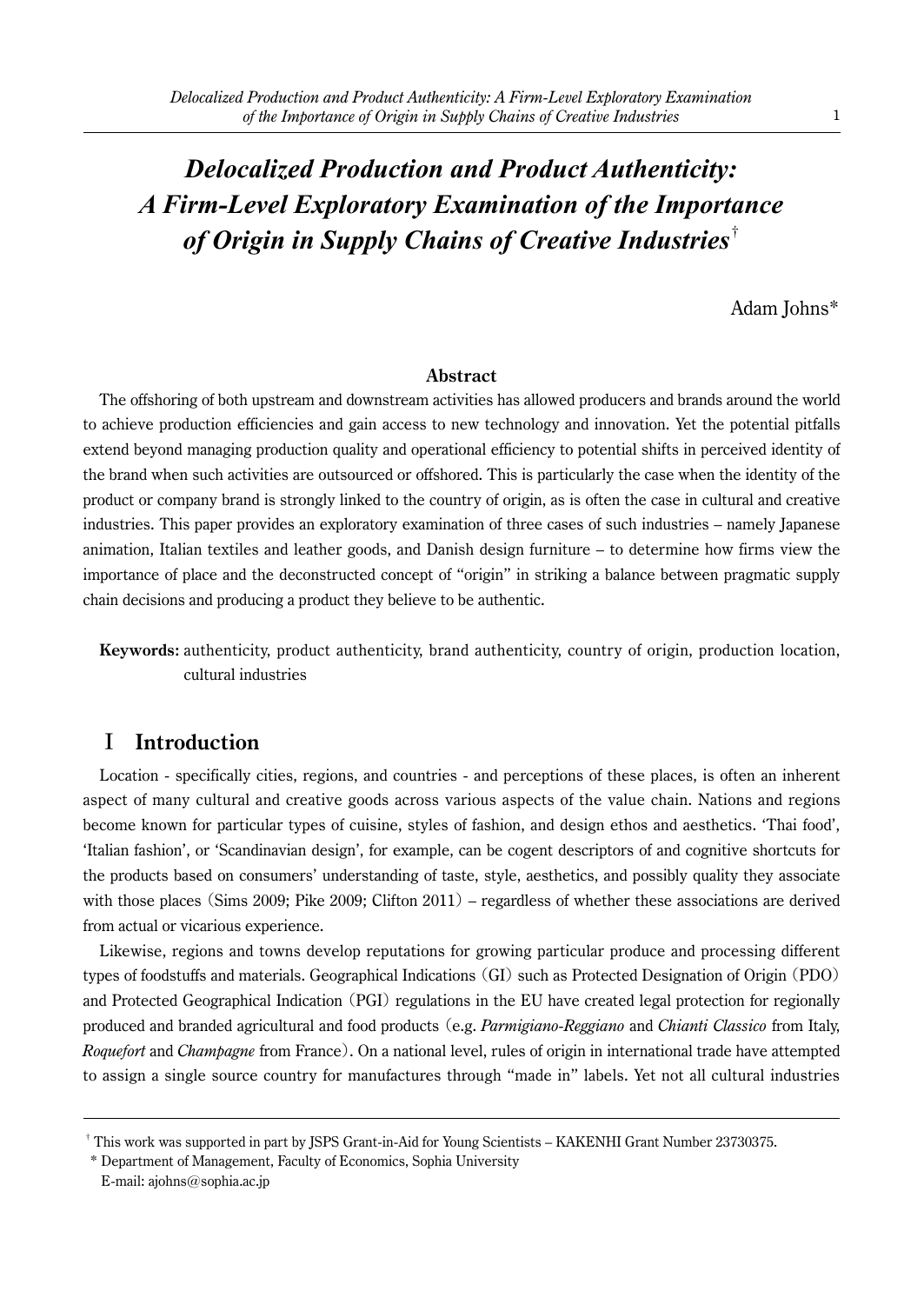benefit from natural or legislated protection, particularly if they involve labour-intensive stages of production and are bound for mass consumer markets. Offshoring - the shifting of production processes to overseas locations in order to gain cost advantages through location and scale economies (Grossman and Rossi-Hansberg 2008)has gained considerable attention in recent years. Yet does such the pressure to offshore some production processes affect production location decisions and product attributes for cultural and creative industries such as food, fashion, furniture, or even animation? If Italian fashion is no longer made in Italy, and if Danish design is no longer made in Denmark, or if Japanese animation is not made in Japan, is it still an "authentic" product?

The offshoring of different stages of production in these industries has the potential to affect the nature of the product through substantive changes in parts, produce, or workmanship. However, even without any perceptible difference in product quality, this offshoring can also influence consumers' perceptions of the product attributes and quality, albeit independent of any actual changes, as a large body of country of origin and country image research examines in great detail (cf. Wall, Liefeld, and Heslop 1991; Pappu, Quester, and Cooksey 2007), and may also affect consumers' perception of the product's "authenticity". Is the place, a prescribed process, or the purpose of production the most important factor in evaluations of authenticity? Confounding this issue is that authenticity itself tends to be a nebulous construct, conceptualised differently across domains and the perception of which is often due to consumers' subjective evaluations based on their knowledge, taste, motives, and expectations (Leigh, Peters, and Shelton 2006; Wood, Solomon, and Munoz 2006; Napoli et al. 2014; Moulard, Raggio, and Folse 2020).

The existence of this offshoring questions the extent to which affiliations of place are important for the brand or product's perceived authenticity. For example, how much, or what stages of production could Italian luxury fashion brands like Prada or Gucci, or storied Danish furniture makers such as Fritz Hansen or Carl Hansen offshore before they are no longer recognised as Italian or Danish respectively? This dynamic is inextricably linked not only to supply chain management and the extent to which design can be separated from production, but also to the organisational tension between manufacturers, designers, and brands, whose interests and affiliation with place is not always in harmony. Therefore, this study will investigate these firm-level and industry-level elements in an exploratory manner to gain insight into the degree to which production of cultural products can be separated from place of origin and still considered authentic.

# Ⅱ **Theoretical Background**

#### **1. Country of Origin and Country Brand Image**

The offshoring of particular parts of the value chain provide firms with opportunities to maintain competitiveness. This arises not only by reducing costs through the offshoring of assembly (Dunning 1998; Grossman and Rossi-Hansberg 2008) but also allowing locally embedded firms to effectively expand the scale of operations and source high value-added innovation (Lewin, Massini, and Peeters 2009). Conversely, potential problems occurring from offshoring has led to a slowing and even a "backshoring" or "reshoring" examined in the literature include arising task complexity (Larsen, Manning, and Pedersen 2013) and stakeholder perceptions (Robertson, Lamin, and Livanis 2010). Shifting production offshore therefore can present a challenge to a firm not only from a managerial perspective in maintaining quality, but also to managing perceptions that consumers have of those countries. As one of the most examined concepts in the literature on international marketing, country of origin (COO) research has primarily focused on perceptions of countries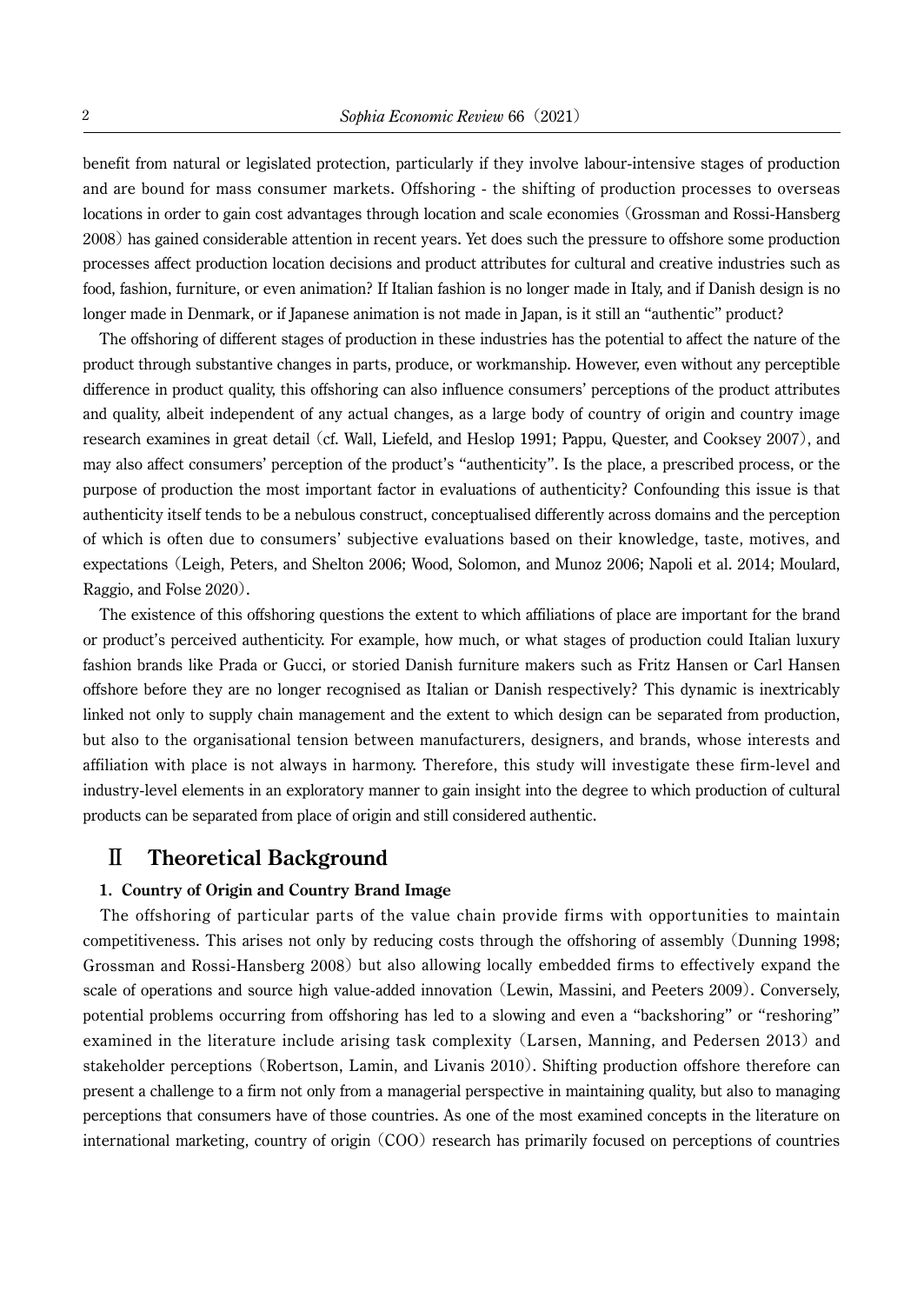of manufacture as a cue that affects consumer attitudes and intentions toward specific products. With some exceptions, the vast majority of studies on country of origin stereotypes and country brand image indicate that production location does influence consumer evaluations of product quality, suggesting that consumers will place a higher value on particular goods being produced in particular countries while regarding certain products made in other countries as inferior (Johansson, Douglas, and Nonaka 1985).

Many empirical studies of country of origin effects examine the perceptions of one country vis-a-vis another, (Johansson, Douglas and Nonaka 1985; Balabanis and Diamantopoulos 2004; Liu and Johnson 2005) while others conduct cross-national comparisons of consumer attitudes (Godey et al. 2012; Insch and McBride 2004).

These effects have been linked to various attributes of the country including on a macro scale, such as level of economic development, political climate, and belief system (Bilkey and Nes 1982), and a micro level, such as consumer attitudes to product categories from different countries (Chao 1993, 2001; Pham 2006). For example, consumers in different regions have traditionally placed higher valuations on Japan for televisions, Italy for clothes, and the US for computer products (Van Pham 2006). Ethnocentrism has been one of the most widely adopted antecedents that contribute to country of origin image or stereotypes (Sharma, Shimp, and Shin 1995; Balabanis and Diamantopoulos 2004; Chattalas, Kramer, and Takada 2008), while other research has examined the effect of overt animosity towards specific countries (Klein, Ettenson, and Morris 1998; Funk et al. 2010; Riefler 2020). While this can establish how a consumer's ethnocentrism, stereotypes, or affinity to a particular country can influence the perception of products from that country, it tells us little about how perceptions might change when production is moved to, sourced from, or licensed to a country where no such animosity exists. In particular, for cultural or creative goods linked to specific countries, offshoring certain aspects of production is not likely to find ethnocentrism as a factor (for the consumption of a foreign cultural product)but could potentially reduce the perceived authenticity of the product in question.

Importantly, as supply chains become increasingly globalised and components of a product can be sourced from and produced in several different locations, empirical research has distinguished between the location of the product's country of design (COD), assembly (COA), and parts (COP)(Chao 1993, 1998; Insch and McBride 2004), brand name (Thakor and Pacheco 1997), and brand origin (CBO)(Essoussi and Merunka 2007; Balabanis and Diamantopoulos 2011; Shukla 2011) brand ownership (Thakor and Lavack 2003), and entry mode (Fong, Lee, and Du 2013). This hybrid products approach – which through global sourcing and offshoring reflects the contemporary reality of supply chains in many sectors – questions whether a brand's choice to locate different parts of their value adding activities in disparate countries will in fact affect a consumer's perceived image of the product, and in turn, attitudes and intentions.

In examining the effects of COO stereotypes on consumers' product evaluations, studies have largely examined intentions such as willingness-to-pay (Funk et al. 2010; Koschate-Fischer, Diamantopoulos, and Oldenkotte 2012) or attitudes such as perceptions of quality (Chao 1993; Elliott and Cameron 1994; Chao 1998; Insch and McBride 2004) in line with quality dimensions of innovation, design, prestige, and workmanship established by Roth and Romero (1992). This paper suggests, however, that even as a multi-dimensional construct, quality may not capture all of consumers' desired product or brand attributes. Particularly in relation to cultural or creative goods, authenticity may be an additional dimension that consumers seek, which may in turn be affected by changes in production location.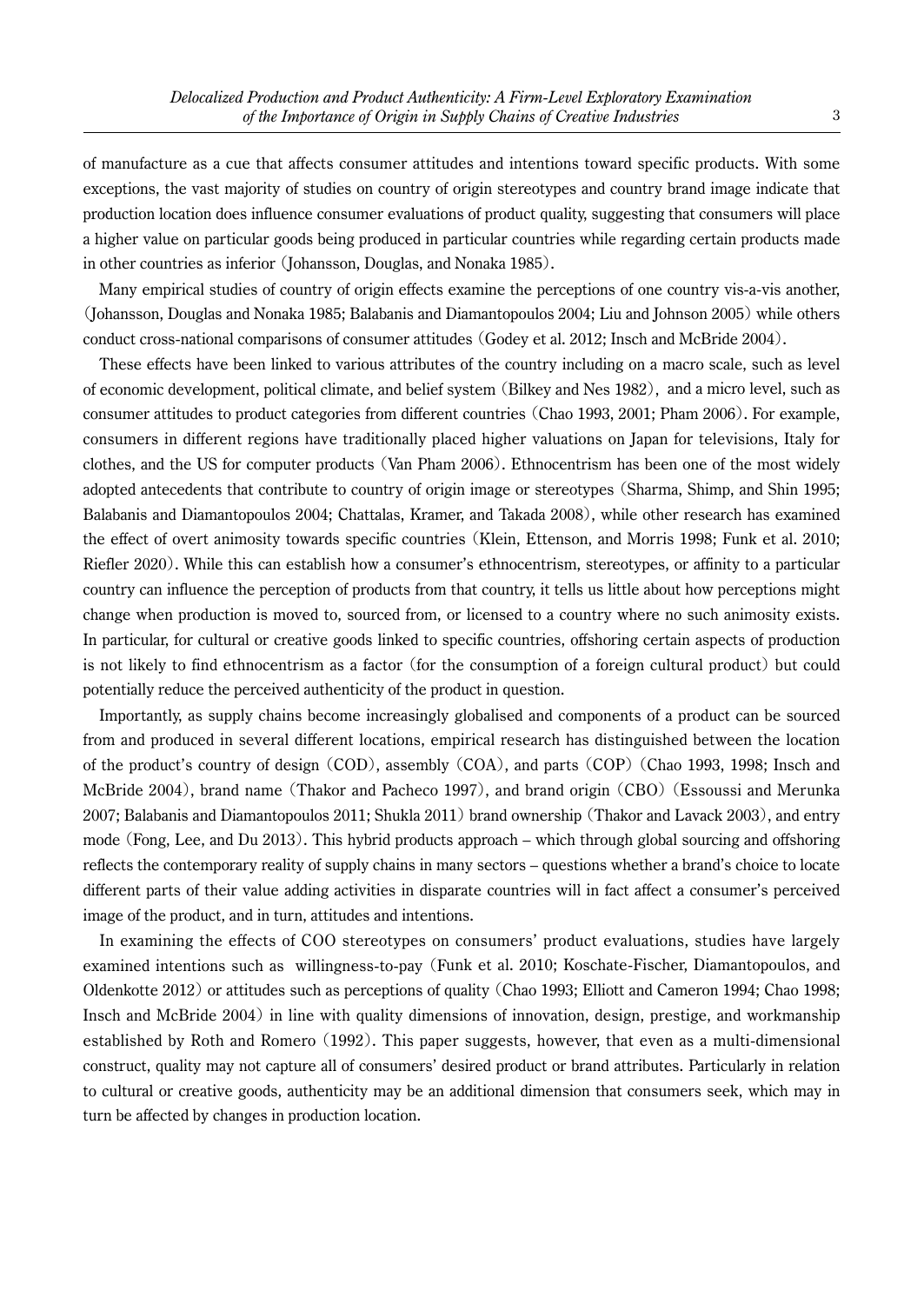#### **2. Defining Authenticity**

There has been significant research interest in the construct of authenticity in both academic research and branding practice over the last decade. Yet a lack of clarity and precision in the definition has hampered application and evaluation of its role in firm-level decisions and consumer perceptions. Part of the reason has been its broad applicability across wide array of realms and disciplinary fields, having been examined in tourism studies (Cohen 1988; Wang 1999; Gibson 2008; Gnoth and Wang 2015), cultural studies (Hede and Thyne 2010; Peterson 2005), food consumption (Zukin 2008; Sims 2009; Riefler 2020) consumer behaviour (Grayson et al. 2002; Leigh, Peters, and Shelton 2006; Chalmers and Price 2009) and in brand management through the concept of brand authenticity (Brown, Kozinets, and Sherry 2003; Beverland 2005; Beverland and Farrelly 2010).

Essentially authenticity refers to finding one's place through connection and relating to others, culture, time and place (Beverland and Farrelly 2010), and to determining how true and accurate interactions with products (Beverland, Lindgreen, and Vink 2008), brands (Leigh, Peters, and Shelton 2006), and experiences (Hede and Thyne 2010). Research on authenticity as a consumer concept has been defined as what is genuine, real, or (Zukin 2008; Liao and Ma 2009; Beverland and Farrelly 2010) with products being viewed as real because they represent a "true" culture rather than a mass-produced, mainstream cultural object (Koontz 2010). This can be considered an expression of personal identity, and a response to standardisation and homogenisation in the marketplace (Thompson, Rindfleisch, and Arsel 2006; Liao and Ma 2009; Beverland and Farrelly 2010).

Importantly, authenticity is socially constructed and dependent on consumers' perceptions (Lane and Waitt 2001; Beverland and Farrelly 2010; Moulard, Raggio, and Folse 2020). If authenticity is inherently reliant on perceptions and definitions of individuals then authenticity can be something different to each individual. Holt (2003) and Beverland (2005) suggests that consumers with different levels of cultural capital search for different cues to signal authenticity. In other words, our ability to accurately appraise the authenticity for a cultural good relies on our knowledge of and appreciation for the culture's ethos. For example, in the advertising and labelling of Trappist beers, Beverland, Lindgreen and Vink (2008) found that consumers look for specific iconic and indexical cues to judge the authenticity of a beer's projected Trappist origin, though not always accurately. Yet when individual consumers have insufficient knowledge, authenticity requires recognition or acclamation by the public, or a group to have value to the individual.

Grayson and Martinec (2004) see authenticity occurring as either as *indexical* (an original vs fake distinction), which requires verification of authenticity, or *iconic* (a faithful rendition of an established style), which requires knowledge to assess authenticity. Extending this through an examination of the market for country music, Peterson (2005) suggests authenticity can be achieved through either close replication of a classic established style or delivery of original and distinctive new work.

Where heritage of origin, place, or production are lacking, Koontz  $(2010)$  finds that marketers can build authenticity through five variations of 'traditionalising':  $(1)$  use of traditional production methods;  $(2)$ connecting to the physical location's history;  $(3)$  recreating historical sites;  $(4)$  constructing nostalgia, particularly around disappearing ways of life; and (5) replicating original formulas). Further, Beverland (2005) argues that brand authenticity is based on both actual and stylised versions of the truth and broadly captured in six attributes: (1) heritage and pedigree; (2) stylistic consistency; (3) quality commitments; (4) relationship to place;  $(5)$  method of production, and  $(6)$  downplaying commercial motives. Subsequent empirical research efforts to measure consumer-based brand identity pointed to dimensions of continuity, originality, reliability, and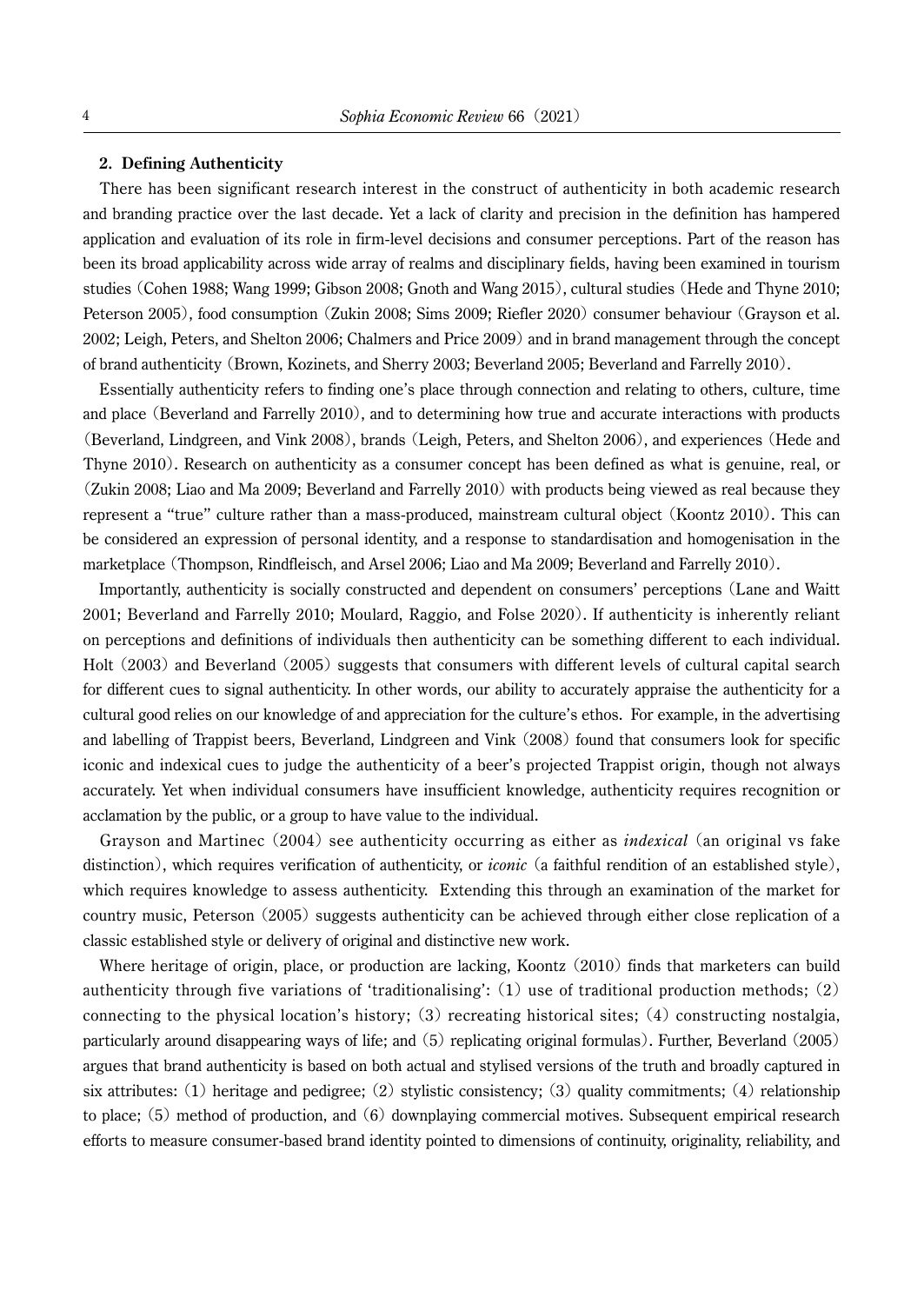naturalness (Bruhn et al. 2012), credibility, integrity, symbolism, and continuity (Morhart et al. 2013), and first order factors of quality commitment, sincerity, and heritage (Napoli et al. 2014).

While some scholars state that 'the search for authenticity is one of the cornerstones of contemporary marketing' (Brown, Kozinets and Sherry, 2003: 21), one of the biggest potential downfalls to the marketing and brand management approach is that it often suggests matching consumers' perceived desire for (perceived) authenticity through what Peterson (2005) refers to as *authenticity works* suggesting that such efforts are ultimately fake, contrived, or as MacCannell (1973, 2008) calls it *staged authenticity*. In this respect, Gilmore and Pine (2007) proposed real/fake matrix suggesting that "fake" (eg Disneyland) can still be perceived as authentic if it is presented as such and hence allows customers to partake in a real, authentic experience. This touches on both the Beverland (2005)"downplaying commercial motives" principle and reinforces the argument that contrived authenticity is axiomatically the antithesis of real authenticity.

With regard to regulating place-related product authenticity, legal frameworks do exist: As mentioned above, Geographical Indications (GI) legislation protect produce from regions within the EU and Japan, although they have been problematic to enforce internationally. Likewise, "made in" laws are by nature specific but tend to indicate the country of highest value added. Yet while national governments – often for trade and tax purposes – may have precise legal definitions about what constitutes a "national product", consumers and particularly consumers in other countries have a much weaker understanding of these issues and have far greater difficulty evaluating the authenticity of a cultural or creative good. This is in part due to the difficulty in defining with any precision what 'authenticity' means even as it related to a particular place. Further, foreign consumers may lack knowledge of the cultural norms and be unfamiliar with the ethos of cultural production relevant for those goods.

Despite consumers' quests for authenticity, defining cultural authenticity relating to place can be problematic. As Cowen argues, cultures and the products that they produce have long evolved through trade in products, techniques, and the opening of new markets (Cowen 2002).

Given the complexity of both assessing the true authenticity of a cultural product and the variability of consumer responses to it, this research first takes a firm-level view of authenticity as it relates to place. As a working definition of place-based product authenticity is when a cultural or creative product is recognised as being true to the ethos of its cultural origins in a contemporary context. But which parts of production can be pragmatically offshored while remaining authentic?

# Ⅲ **Methodology**

#### **1. Multiple Case Study Methodology**

To determine how different actors in cultural and creative industry value chains perceive the role of origin in their authenticity, purposive selection criteria was chosen to select relevant industries and actors within them. This is likely to yield a more holistic perspective in order to pursue exploratory research as opposed to employing probability-based case selection. The cases in multiple case studies should combine to give a clearer understanding of a phenomenon (Stake 2010). This paper examines three different country/industry cases and explores how the importance of origin and production location relate to product authenticity.

One of case study methodology's strengths is the ability to incorporate a variety of evidence, such as documents, archival records, direct observations and interviews (Eisenhardt 1989; Yin 2003) allowing for greater corroboration of a phenomena. In this research, firms' marketing collateral, company website content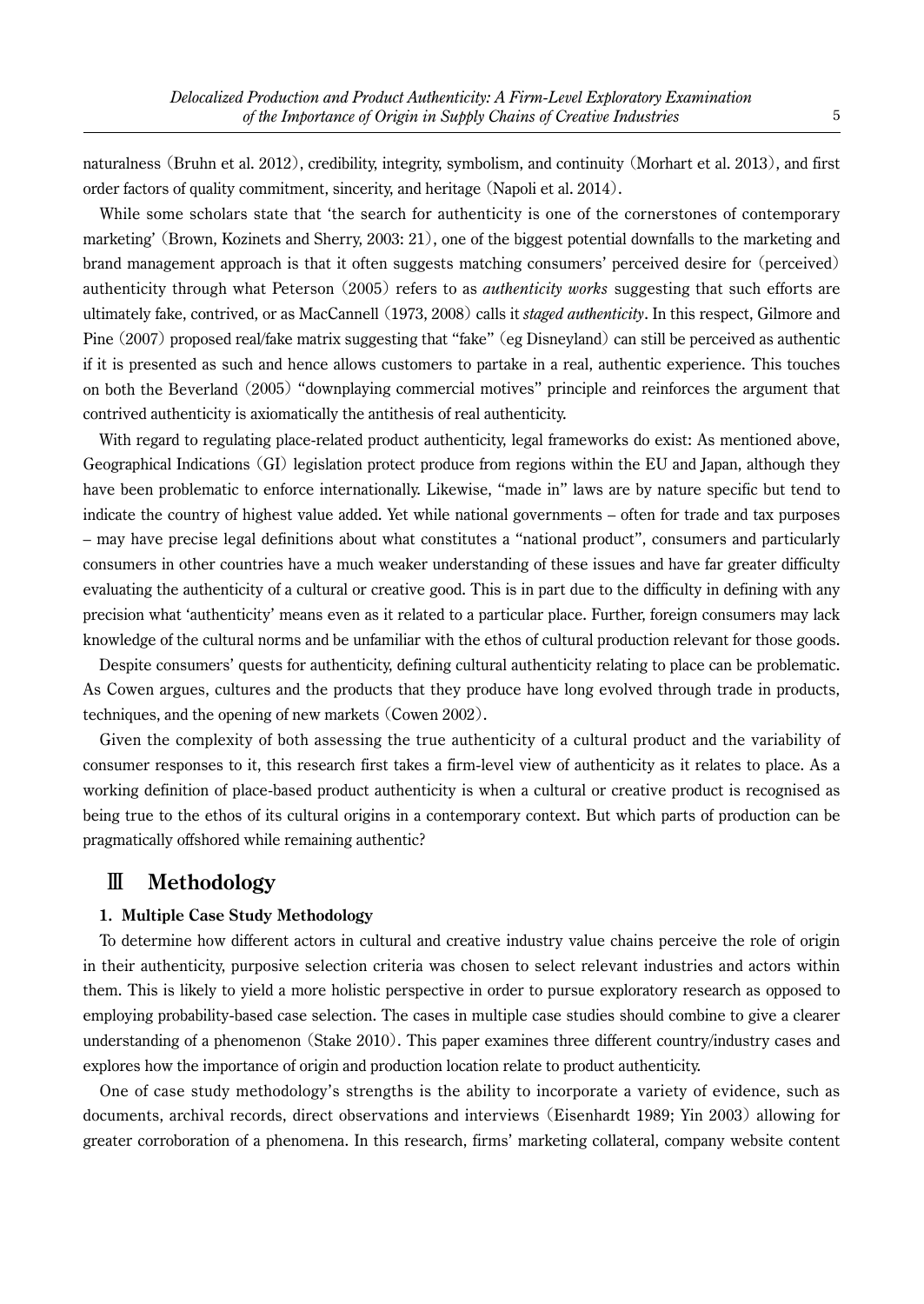and other documentation as well as direct observation were used to complement interview transcripts. This approach allows the investigator to triangulate the results from multiple sources (Glavas and Mathews 2014).

While consumers are the ultimate judges of authenticity, there are many other intermediary arbiters and gatekeepers of authenticity that play an important role in guiding consumers' perceptions. These include brand owners, critics and reviewers, press and journalists, buyers and distributors, lead users and opinion leaders. This study focuses specifically on brand owners, manufacturers, and designers – the people assumed to be responsible for critical creative decisions in production. Their understandings of consumer insights and gatekeepers' opinions are likely to influence their choice of production and marketing strategy.

#### **2. Case Selection**

In seeking to explore both unique and generalisable aspects of the research, three disparate country/ industry combinations were chosen. In selecting an internationally well-known cultural or creative sector for the respective countries, it was decided to focus on animation from Japan, textile and footwear from Italy, and furniture from Denmark. All three are internationally renowned from their high-income country of origin, yet also require extensive labour-intensive production that is often subject to offshoring due to cost pressures. In order to obtain representative data in each case, one major manufacturer or producer, independent manufacturers/studios, and a representative from an industry organisation or industry expert were chosen.

| Case                                                 | Interview                                  | <b>Company/Subject Details</b>       | Location   |
|------------------------------------------------------|--------------------------------------------|--------------------------------------|------------|
|                                                      | Case 1: Japanese animation                 |                                      |            |
|                                                      | 1А                                         | Major production company             | Tokyo      |
|                                                      | 1B                                         | Pioneering production company        | Tokyo      |
|                                                      | 1 <sup>C</sup>                             | Independent production company       | Tokyo      |
|                                                      | 1D                                         | Freelance Scriptwriter               | Tokyo      |
| Case 2: Italian Fashion (Textile, Footwear, Apparel) |                                            |                                      |            |
|                                                      | 2Α                                         | Major textile manufacturer           | Veneto     |
|                                                      | 2B                                         | Small textile manufacturer           | Veneto     |
|                                                      | 2C                                         | Apparel and footwear manufacturer    | Rimini     |
|                                                      | 2D                                         | Footwear manufacturer                | Veneto     |
|                                                      | 2E                                         | <b>Textile Industry Association</b>  | Prato      |
|                                                      | Case 3: Danish Design (furniture/interior) |                                      |            |
|                                                      | ЗA                                         | Major furniture manufacturer         | Copenhagen |
|                                                      | 3B                                         | Small design studio, owner           | Copenhagen |
|                                                      | 3C                                         | Independent designer                 | Copenhagen |
|                                                      | 3D                                         | <b>Head of Designers Association</b> | Copenhagen |

**Table 1**: Case Selection and Interviews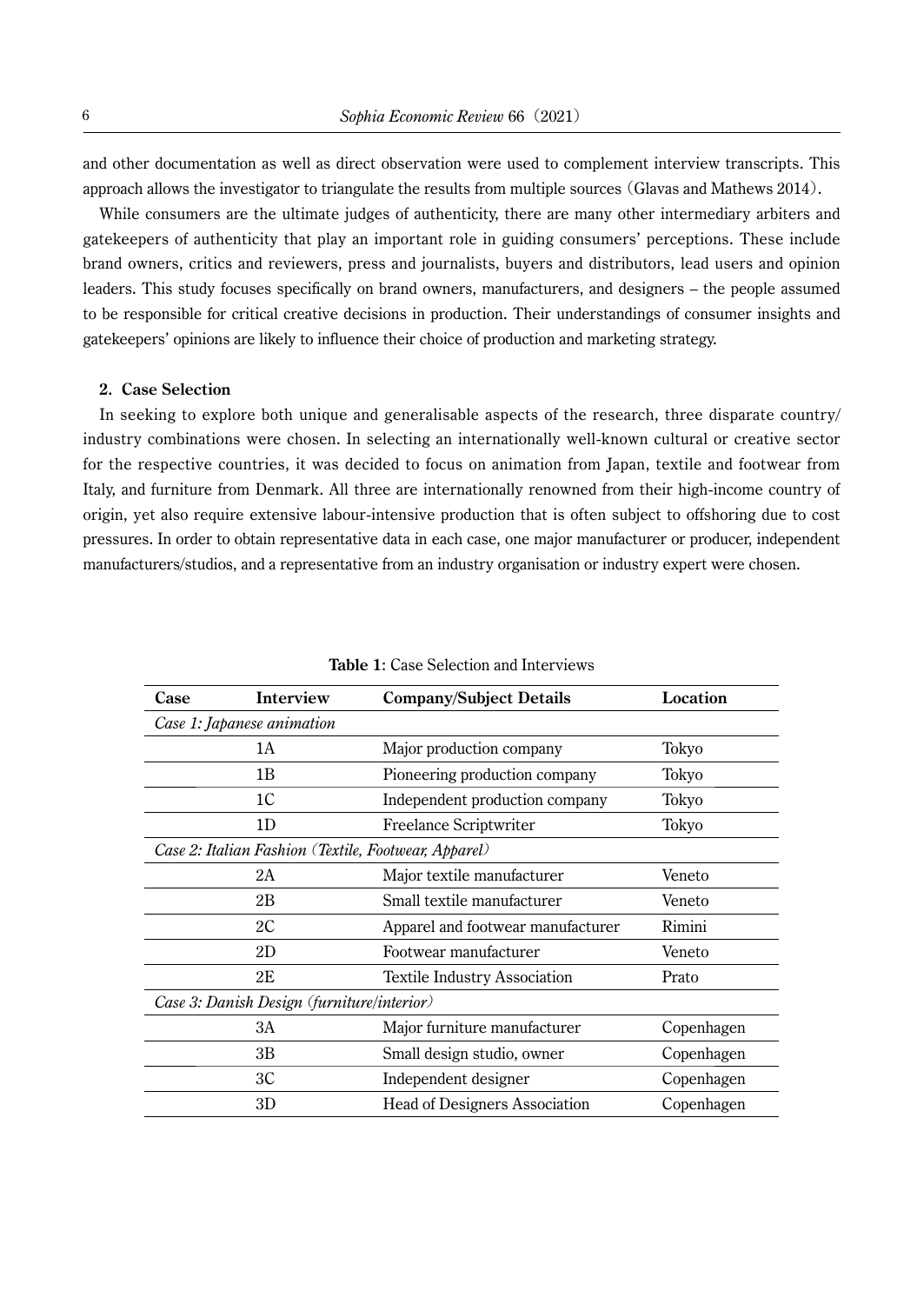#### **3. Framework and Instrument**

Hybrid goods concept from the COO literature provides a framework to analyse which aspects of a product is the most important for its authenticity. Interviews conducted using semi-structured, open-ended questions to elucidate the critical aspects of the research from the perspective of each actor. As the country and sector differed for each case, and the role of the actor differed within each case, interview protocols were adapted for each interview to allow them to be relevant to each participant. Each protocol however, included aspects of authenticity and relevant questions relating to outsourcing, offshoring, and production location as outlined above.

# Ⅳ **Case 1: Japanese Anime**

#### **1. Background and Analysis**

Japanese animation production has been typified by a high level of outsourcing to small studios mostly located around Tokyo. Cost pressures have driven many animation production companies to outsource lower value and more labour-intensive components of production outside of Japan as early as the 1970s. In examining the extent to which the concept of authenticity is relevant to Japanese animation and whether offshoring affects the authenticity of animation produced, it is necessary to discuss what makes Japanese animation authentically 'Japanese'. Here, these are considered according to product attributes and parts, production location, talent, and ownership.

A conspicuous product attribute of Japanese animation to date has been its two-dimensional hand-drawn visual style in contrast to 3D computer animation now being the norm elsewhere. Given the labour-intensive nature, Japanese firms relying on hand-drawn animation must seek low-paid labour in Japan or offshore labour-intensive work to low-cost countries, and quite often both. Hence, the very nature of Japanese animation being handdrawn has ironically been a driving force in the dispersion of production activities offshore.

Other product attributes that effectively make up the "parts" of an animated production - including culturally specific themes, settings, and stories - may provide some level of measurable indicators of authenticity. Yet many of these are not set in Japan, the characters or their names are not always Japanese. For example, similar to US counterpart Disney, many of Studio Ghibli's animated feature films such as *Porco Rosso* and popular animated series in recent years such as *One Piece* and *Attack on Titan* feature no distinguishable Japanese characters, are set in foreign historical or fantasy worlds. In many cases, animation is based on an existing original work (*gensaku* in Japanese)(e.g. *Howl's Moving Castle* is based on a novel by British author Diana Wynne Jones). Despite this, they are still recognised as Japanese, suggesting the parts (COP) of animation can come from any country and still be re-packaged as a local product.

The scriptwriting however, is predominantly done in Japan (and by Japanese scriptwriter), indicating a problem with using a parts analogy for intangible creative goods. And in the case of animated series (as opposed to feature films) the vast majority are based on existing manga. These functions are arguably much closer to design as it comprises an important part of the production's intellectual property.

Regarding location of production (assembly), Toei Animation has been actively offshoring certain parts of their production to lower cost destinations, particularly through FDI rather than contract manufacturing. In the 1980s, Toei created joint venture with Korean partners, however with rampant inflation it became more expensive to produce in Korea than in Japan, precipitating a decision to move production again to a cheaper country. Toei Animation moved to the Philippines and has around 160 local staff in Manila where in-between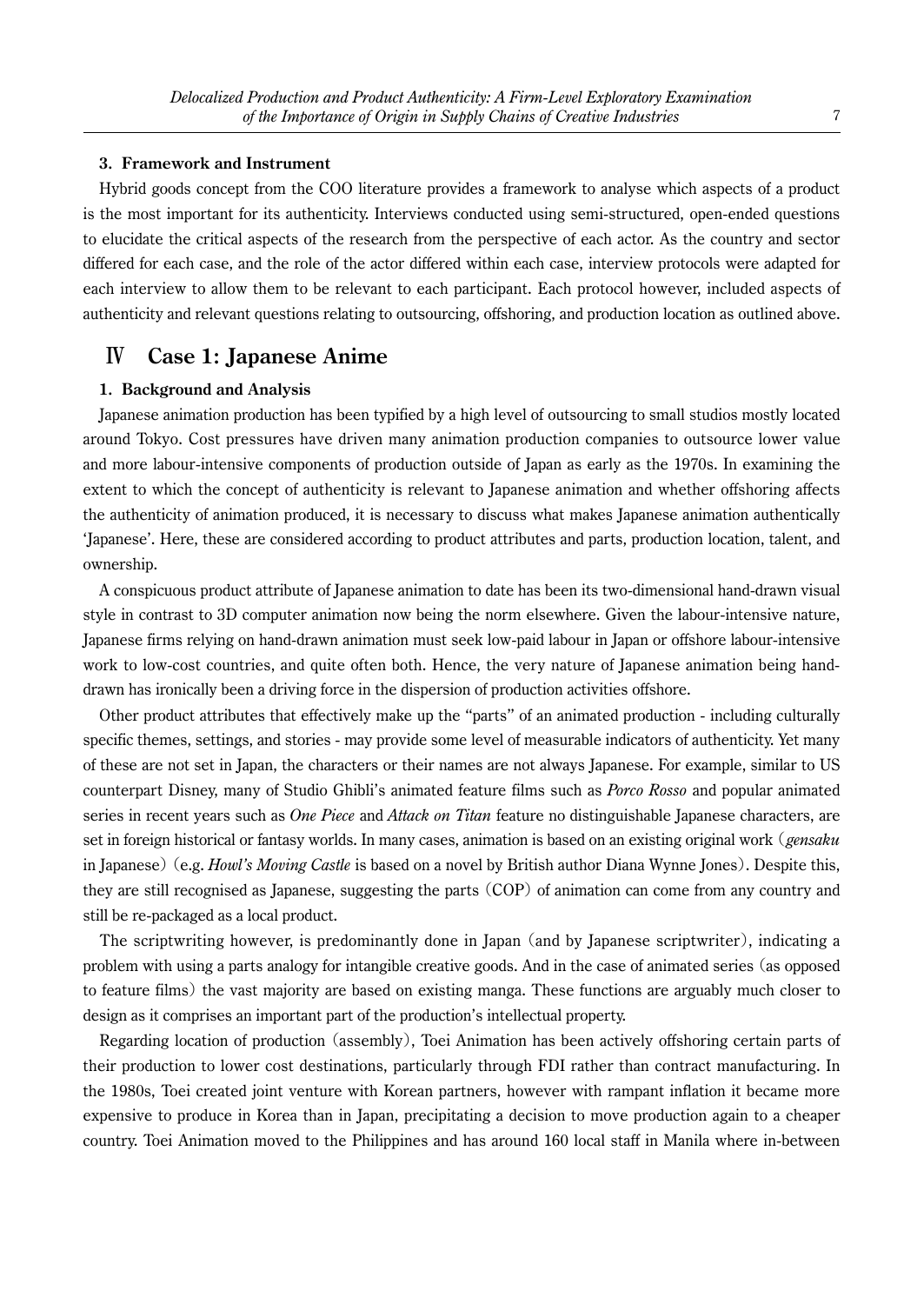animation, composite, CG, background, and recently key animation is created. Approximately half of the animation production for its hit property One Piece is now being done in the Philippines, and between 20 and 80 percent of the work of any one Toei production is undertaken there (Tschang and Goldstein 2010). Filipino animators working on One Piece reportedly outnumber Japanese animators, especially for in-between animation, colouring, and backgrounds. Storyboards, descriptions, and continuity are sent electronically to Manila, and lead animators in Manila videoconference with a Japanese director in Tokyo.

Amid this offshoring, however smaller studios in particular are feeling competitive pressure from Korea and increasingly China, with concern expressed by animation studios and scriptwriters. Asian competitors are considered cost competitive, increasingly competent, and supported by active government policies to develop the local industry. This has created two main problems for Japanese studios: firstly, these low value-added tasks had previously been where new recruits to the industry had been trained and were able to develop their skills; and secondly, as low-cost producers increase their technical capacity and are able to do more higher value added processes, more Japanese animation is likely to offshored. The producers and directors acknowledged a serious challenge in finding a way to remain competitive as they struggle to re-evaluate their core competencies and find parts of the value chain that will enable them to survive.

*'As animators first learn by doing in-between animation, outsourcing this and colouring as a set to studios in China prevents this training and effectively leads to a hollowing out of the industry. If we think about the future of animation, it can't continue if there aren't people who can draw, so the most crucial issue is to consider how to foster animators' talent.'* (*Interview 1B*)

Yet despite this concern for the future of their industry, managers of Tokyo animation studios are convinced that short deadlines, the need for tacit communication, and a belief in the unique creative talents resident in Japan have slowed the trend toward offshoring animation production and have provided the local industry with a sense of security.

Japanese producers and directors remain cautious of the effects on the authenticity of their creative goods. For example, one director of a major animation production company talked openly of looking to other countries like the Philippines, China, Taiwan and India as Korean production costs become 'too expensive' while believing that:

*'People from other countries can't understand the peculiarities of Japanese culture. Technical skills…in Korea and China…are improving…but they can't copy the 'heart' or 'mental' element of Japanese culture'.* (*Interview 1A*)

However, one director of a small animation studio believed the integrity and "art for art's sake" value of animators within Japan made it more authentic than work done overseas:

*'Japan is the only country where animators have the will to persevere with production despite cheap wages. Korea, China, and America are all operating on a commercial basis; many Japanese animators are doing it simply because they like it.'* (*Interview 1C*)

This speaks to aspects of the ethos and authenticity of production process, but whether this translates to perceptible product differences is difficult to ascertain.

There is also a strong belief among industry players that growing up on a diet of manga and anime provides a worker/animation artist more of an affinity and a deep familiarity with the products that they are creating, particularly regarding the storytelling rather than simply the drawing. Others were more circumspect, arguing that regardless of unique methods and techniques, people can be trained and knowledge can be transferred.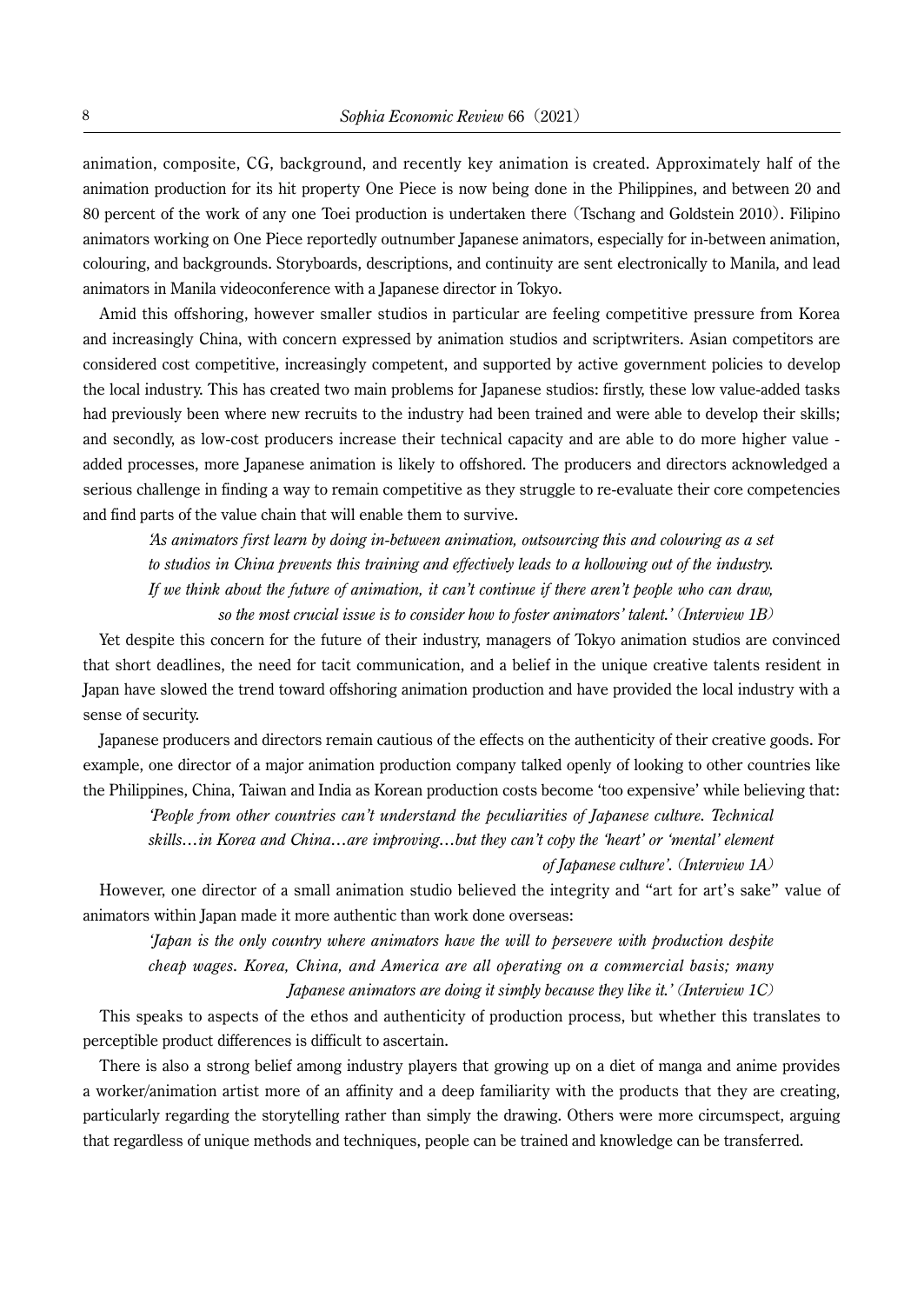Regarding ownership of animation, ownership has mostly been through joint-owned production committees comprised of large animation production companies, such as Toei, publishing houses, such as Shueisha and Shogakkan, and broadcasters, such as NTV, which all own the rights to the original properties. Being owned and released by Japanese companies in this aspect appears to contribute to making them "Japanese". However, recently US-based Netflix has been acquiring and commissioning "original" remakes of Japanese animation for global distribution, but there has been little change to "production committee" system.

#### **2. Case 1 Conclusions**

While offshoring of labour-intensive assembly appears to raise little concern in the industry regarding the authenticity of the product, many industry actors expressed concerns about hollowing out and sustainability of the industry as aspiring animators lose opportunities to learn on-the-job. Talent need not be born and raised in Japan in order to complete production work (in-between, colouring, background animation) as evidenced by Toei Animation's extensive offshoring of production to its wholly-owned subsidiary in the Philippines. Yet the vast majority of original authors, scriptwriters, directors as well as key animators are often based in Tokyo and overwhelmingly Japanese. These more design-related roles of director and scriptwriter however, appeared far more critical to imbuing the production with a particular Japanese sensibility.

# Ⅴ **Case 2: Italian Fashion**

#### **1. Background and Analysis**

Italy has long been a leading exporter of high-end fabric, and has relied on highly localised garment districts to produce 'made in Italy' apparel for export (Bianchi 2003; Piore and Sabel 1984). These textile, leather, and footwear industries and particularly fashion design - have built up a worldwide reputation of quality of workmanship, innovative design, and brand prestige. This has been supported empirically with COO studies (Van Pham 2006; Balabanis and Diamantopoulos 2011). These studies reflect the intangible value that is afforded products bearing the "made in Italy" brand - although these may be based on positive perceptions of very tangible product features of quality (workmanship) and design (functionality and aesthetics) as outlined in Roth and Romero (1992).

Yet recent developments in the Italian apparel and fashion design industry also illustrate how the relative importance of country of design, assembly, parts, and brand origin for a product's authenticity can diverge between fashion houses, manufacturers, and consumers. The latter's preference for new and in season garments often mean shorter product life cycles that place downward pressure on consumers' willingness to pay and, in turn, on production costs. The increased quality of low-cost production locations has led consumers to accept the economic reality of the "designed in Italy, made in (lesser developed/low cost country)" phenomenon.

Here, secondary sources were complemented with interviews predominantly with locally-embedded manufacturers of leather shoes and bags, textiles, and garments in the Veneto, Emilia- Romagna, and Tuscany regions.

Consumer valuations of quality attached to the "made in Italy" label, and – according to interviews with textile, garment, and footwear manufacturers – the ability for Italian makers to deliver superior quality goods in a short timeframe, have reduced tendency for garment manufacturing to be offshored.

Facing a major crisis with the economic downturn in Europe and the US, fast fashion sector, especially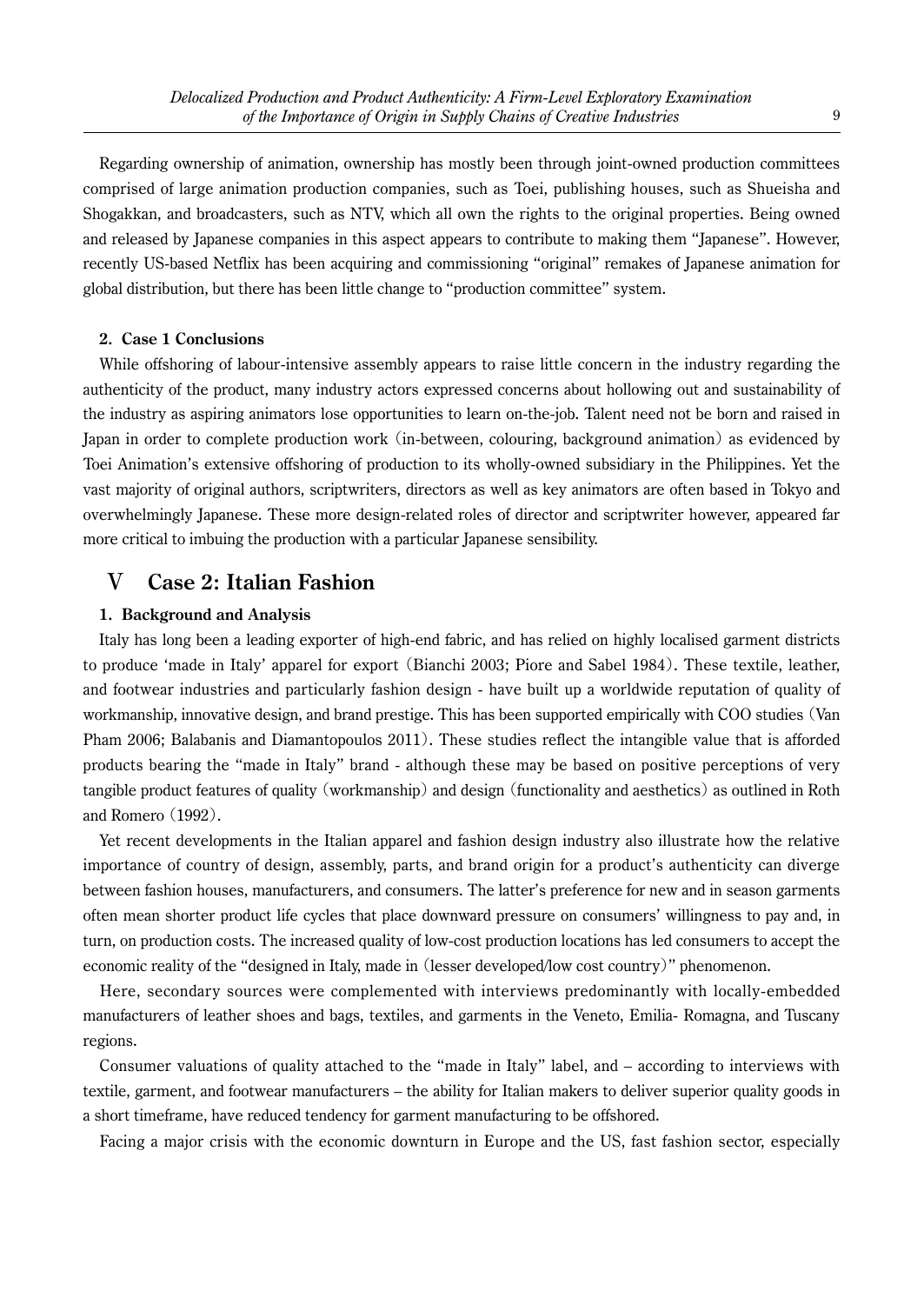for women's ready-to-wear, has posed a major challenge to Italian fashion and apparel sectors, according to interviewees. This has seen Italian brands such as Versace collaborating with Swedish fast fashion retailer H&M, and many luxury fashion brands increasingly take pragmatic decisions on production location by expanding the offshoring of finished garments. Prada outsources the manufacture of a vast majority of its finished products, predominantly to external manufacturers in Italy with approximately 20 percent of these external manufacturers located outside of Italy in China (including Hong Kong), Vietnam, Turkey, and Romania (Prada 2013).

In terms of production volume, some observers suggested that up to 20 percent of Prada's products are made by external manufacturers in China (Passariello, 2011).

On the "parts" aspect of fashion, renowned textile manufacturers such as Veneto-based Marzotto have also expanded operations in countries such as Lithuania, particularly for mass-market fabrics, as they search for low cost but high quality and efficient locations.

# *'Italy's reputation in fashion is rooted in its quality fabrics and innovation in developing new mixed/blended fabrics.'* (*Interview 2E*)

Furthermore, changes to production patterns in recent years regarding who makes the products and how or in what environment is challenging the premium attached to made in Italy product. The textile producing city of Prato in Tuscany region has gained media attention over the last decade for a massive influx of Chinese immigration, becoming home to the largest concentration of Chinese in Europe (Donadio 2010). With allegations of tax evasion, use of illegal immigrant workers from China, and of importing fabrics and partially made products from China for finishing to add a "made in Italy" label, these operators have not only provided a challenge for domestic Italian businesses but challenged the concept at the legitimacy of an authentic "made in Italy" product (Wilkinson 2008; Donadio 2010).

Some industry players also see it as potentially damaging to consumers' perceptions of made in Italy quality, particularly in key markets such as the US and emerging markets such as China. Such news reports in the US tend to conflate the production of fast fashion, which is what the Chinese manufacturers in Prato produce, with the higher end textile manufacturers for which Prato is more renowned. Yet the local industry is not too concerned about negative press within Italy or even within Europe.

*'Our customers - people in the industry - know that we make high quality fabrics and that the Chinese* [*in Prato*] *are mostly making pronto moda* (*fast fashion*) *for markets in Eastern Europe. Perhaps overseas like in the US people who don't understand the situation might have a negative impression [of Prato], but people here know the situation'* (*Interview 2E*)

Law 55/2010, known as the Reguzzoni-Versace Law, was introduced in Italy in 2010 with the stated objective to protect consumers, Italian textile, footwear, and leather sector workers, and to protect the made in Italy brand, by stipulating traceability of products and requiring at least two processes to be completed in Italy rather than simply the most value added (which could be simply stitching the brand's tag onto the item). Yet while some fabric makers don't feel the law goes far enough, the law is set to challenge EU regulations. Industry participants interviewed see this law as little more than political posturing that will ultimately be unenforceable, potentially blocked by the EU and difficult to enforce anyway. Yet many small garment, footwear, and leather manufacturers are more concerned that the economic crisis facing the industry in Italy will motivate major fashion brands to further decouple themselves from Italy as their production location, and shift from emphasizing quality of materials and production processes to innovation of design and brand recognition. While these moves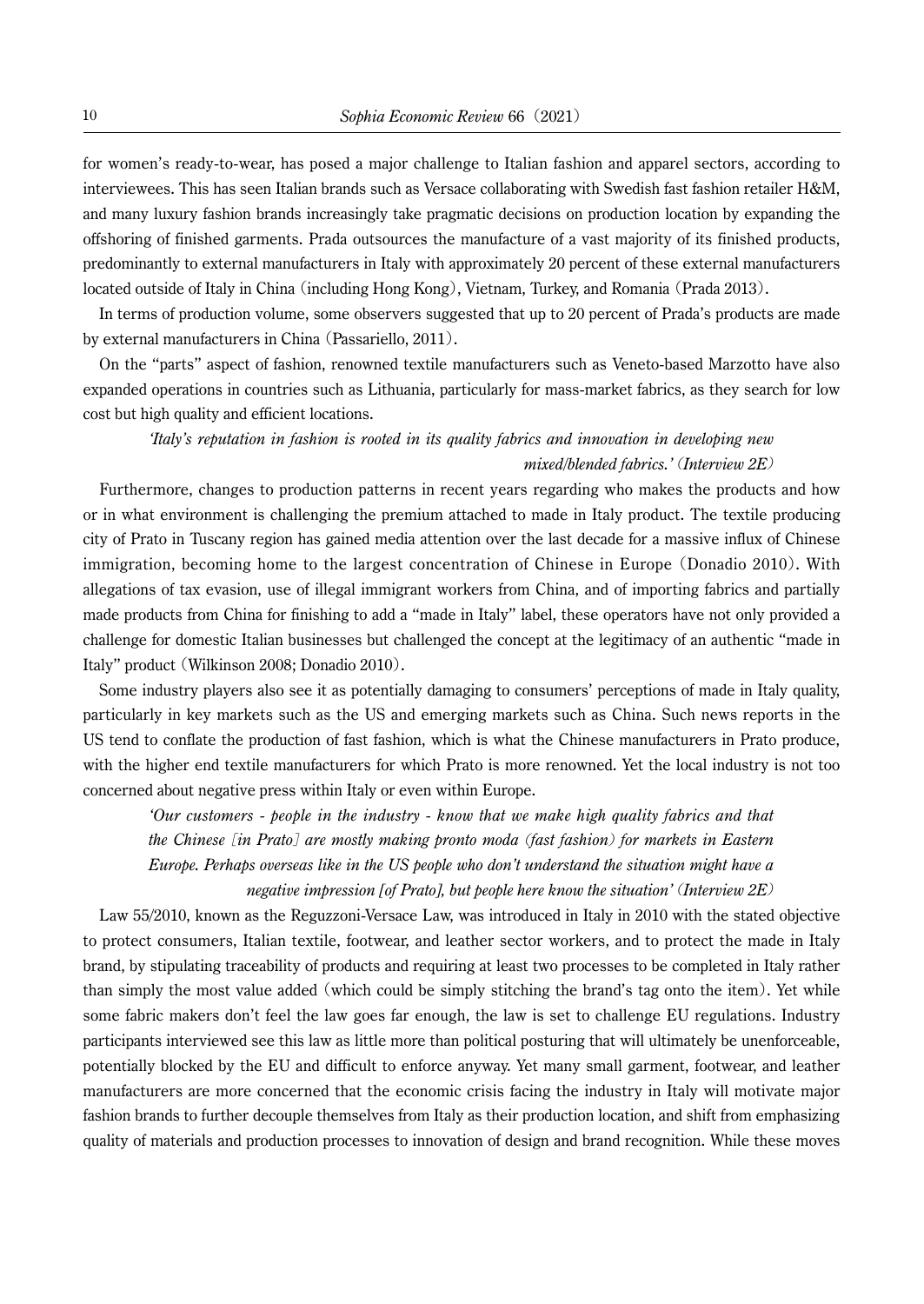risk alienating customers who value the authenticity of Italian branded products designed and made completely in Italy, an increase in offshoring appears to have done little to slow sales, which is likely to only have been dampened by economic downturn in the US and Europe.

*'Big industries specialise in streamlining operations. It destroys the passion and the ability for people to create - makers don't get to see their part fits into the whole story'* (*Interview 2C*)

Further, these small manufactures see large luxury brands constantly squeezing them to reduce their price to a point where they have to refuse.

*'The brands say "it should be an honour to make this for us" but in the end I still have a business and I need to keep it running'* (*Interview 2D*)

Being locally embedded, these manufacturers naturally have more of a vested interest in local production than do the brands. Some have responded by launching their own brands to secure more of the profits; other niche textile manufacturers create "boutique" fabrics in what it calls its "slow factory" using antique Japanese looms in order to take a definitive step away from cost competition with other countries and towards the roots of Italian fabric production.

*'We are not interested in "Just in Time" or productivity at all costs. Quality fabric that excites you takes time to make. So we have sought out old-fashioned technologies and remain respectful to materials'* (*Interview 2B*)

Other entrepreneurs have sought out specific markets that place a premium on high quality made in Italy clothes and accessories.

*'We design our items specifically for the Japanese market and currently only sell them there. By seeing how fashion is trending I can read the trends before they emerge and have the pieces made in Italy by craftsmen who I know care deeply about production and materials'* (*Interview 2C*)

The major textile manufacturer interviewed, while expanding production into lower cost destinations such as Lithuania and Tunisia through wholly-owned subsidiaries, continues producing their high-end textiles at their original factory – albeit with modern machines. On the design front, one of their most valuable resources is their archives – folders filled with samples from every collection sold that year. This allows a textile designer to go back to specific years to seek inspiration not just from fashion trends but from the company's heritage and history.

## **2. Case 2 Conclusions**

In Italy as some major apparel brands tended towards delocalizing production away from their local Italian bases, locally embedded manufacturers began adopting strategies to stay alive by focusing on quality of materials and craftsmanship and creating their own brands to increase their visibility, take more control of their production, and to showcase their competencies to potential B2B clients. Textile manufacturers have looked both to innovation and also to history and heritage to maintain a sense of authenticity.

# Ⅵ **Case 3: Danish Design**

## **1. Background and Analysis**

Danish design, specifically Danish furniture design came to the fore from 1930 to 1970 during a period and style that became known as 'Danish modern' (Hansen 2006) whose style and aesthetic saw a boom in the 1960s and has seen a revival in recent decades. Danish furniture design has often been characterised by clean pure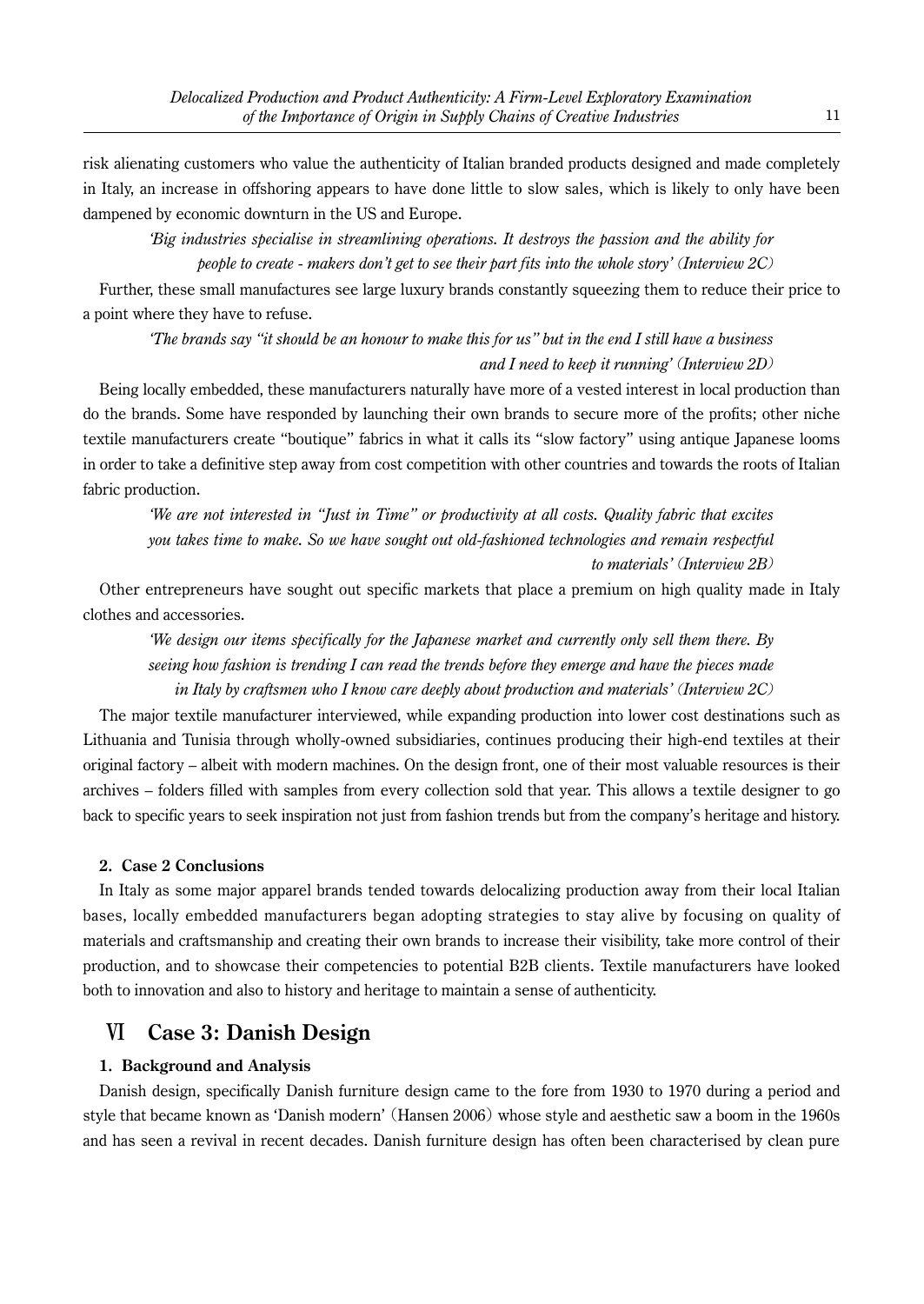lines, a high quality of workmanship, a respect for materials, and the ability to strike a balance between form and function (Danish Design Center 2012). Designers from the early Danish modern period such as Arne Jacobsen, Hans Wegner, Poul Kjaerholm, and Poul Henningsen are household names in Denmark and their works have had a lasting impact on design aesthetics during the 1960s and continue to be recognisable today. Though renowned for a wide range of furnishings and household/office objects, the product most synonymous with Danish (modern) design is the chair, leading promotional material to ask the question 'why are Danes so obsessed with chairs?' (Danish Design Center 2012) and some interviewed industry participants to ask 'does the world need another chair?'. Yet in 2012 Fritz Hansen caused concern amongst some Danes by announcing they were ceasing production at their plant in Denmark and shifting this to a factory in Poland, citing tough global competition, costs, and taxes (The Copenhagen Post 2012). While this may be a pragmatic move, it indicates that for Fritz Hansen, pieces do not need to be made in Denmark to be Danish Design.

An important aspect of the production and characteristic of the value chain of furniture design has been the separation between designer and manufacturer. Independent designers or small design studios may bring prototype designs to manufacturers; alternatively, manufacturers may commission specific designers to produce a piece for them (Interview 3A). As the reputation of both the manufacturer and the designer increase, the likelihood for the latter - commissioned works - appears to increase.

Large Manufacturer (3A) produces most of its pieces through commissioning work to designers. Pieces are generally co-branded with the designer's name, with the designer's name often taking precedence in the public sphere over the manufacturer. This split between design and production functions means that designers can work on a range of products for different brands and manufacturers. It also naturally makes designers far less dependent on production location than Italian manufacturers of shoes and textiles.

Does production need to be carried out in Denmark for it to be consider a product of 'Danish design'? According to some large manufacturers, precisely where it is made is not as important as finding a place to manufacture their products - or rather a manufacturer - that can solve their specific design problems. For example, for a recent piece designed by a renowned Danish designer, production was completed in the UK by a British manufacturer as 'they were the only ones who could carry out the blown plastic process and achieve the quality and durability that we required' (Interview 3A). In fact, prior to this announcement they had produced many chairs in factories outside of Denmark, provided the factory could meet their design and quality specifications. Their customers appear to rely on the company's guarantee of production quality rather than concern over the "made in" label on the product to deliver the essence of "Danish design."

*'Of course if you ask them directly, production location matters but we never receive questions from overseas customers on where a product is made. Only Danes complain about production* 

*moving outside of Denmark'* (*Interview 3A*)

Other Danish brands have been doing the same for their labour-intensive production processes. As a designer remarked:

*'Georg Jensen, Royal Copenhagen, they all have started producing in China. In one sense you could say they are playing with fire, but I couldn't care less about where they are produced - it's not the most important thing'* (*Interview 3D*)

The offshoring of production or assembly of products appeared to represent little issue with designers regarding the authenticity of the product.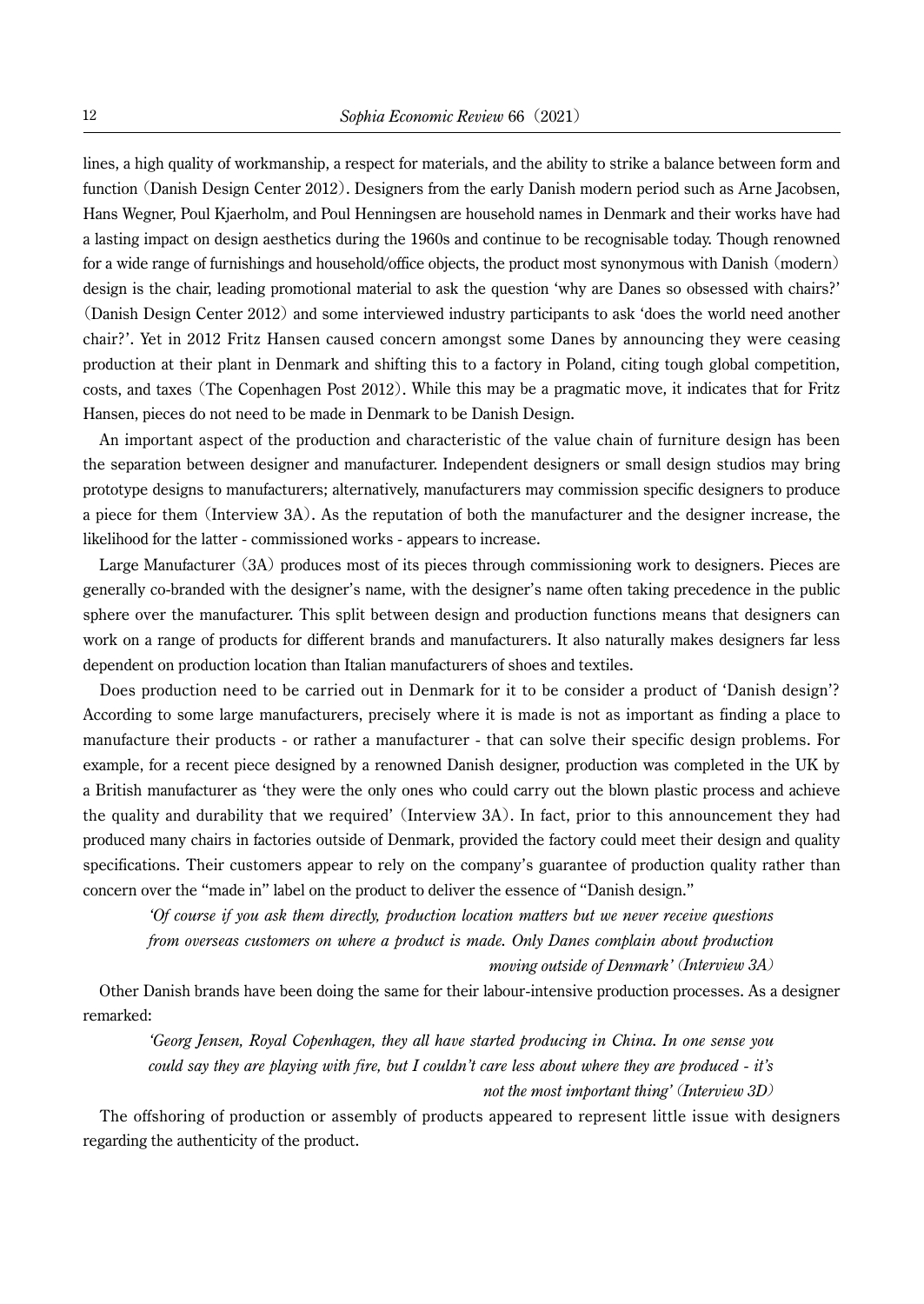*'Of course it can be designed in a "Danish way" and produced in China. So long as manufacturers can guarantee production quality, there is no reason why producing in China makes it less "Danish"* (*Interview 3C*)

Likewise, the aforementioned long-term offshoring and short-term global outsourcing decisions of Fritz Hansen indicates that manufacturing of final products need not be done within Denmark.

With a long heritage of using Danish designers, the nationality of the designer might appear to play an important part in the Danish authenticity for large manufacturers such as Fritz Hansen. Yet their portfolio also includes works commissioned to non-Danish designers. A 2011 piece - the 'FAVN' sofa for example, was designed by Spaniard Jaime Hayon. Yet as one interviewee commented,

*'aesthetically, Hayon's 2011 Favn looks perfectly at home with a* [*1958*] *Egg Chair by Arne Jacobsen'* (*Interview 3A*)

Examination of other furniture manufacturers (such as Frederica, Carl Hansen, Getama, PP Mobler) reveals a small number of commissions to designers from around the world beyond an often-shared pool of Danish designers.

Thus, with their choice of non-Danish designers for some of their pieces, nationality of designers does not appear to be a crucial factor either. Rather, the manufacturer has taken on "Danish Design" to be part of their DNA, and focused on not compromising on quality or aesthetics, and striking a balance between form and function whilst creating pieces that sit within their existing portfolio of products.

This approach strikes a chord with some designers who see their own national brand (i.e. being a Danish designer) as useful but not critical as of itself.

*'Being Danish or Scandinavian even is not really that important at all, and it should never be forced. Of course, it is always there in the background in your DNA, the way you've been educated from childhood up, what's important to you and what you have around you in your home. You need to take that and reinterpret and reinvent it.'* (*Interview 3B*)

Just as Prada might seek to be beyond "Italy", furniture brands also appear to be moving towards a close but independent relationship with the Denmark brand through a long history of building its own brand identity and reputation.

While all interviewees mentioned the importance of a narrative in guiding the authenticity of the product, emphasis was placed on the product and the materials above the story:

*'The product needs to talk for itself, it can't be all invented 'story' as this can end up just being marketing hype* (*Interview 3B*)

Thus, storytelling based on the reality of the brand and on the production and supply chain decisions appears crucial for authenticity. Can an authentic narrative communicate to consumers that a change in production location is not simply commercial cost cutting or profit-maximising notion?

*'I don't often think "is this authentic?" but it is there in the background as a key point in our design process. We want materials to speak their own language and solve our design problem.'*  (*Interview 3B*)

#### **2. Case 3 Conclusions**

Despite considerable offshoring of production, many furniture manufacturers remain based in Denmark.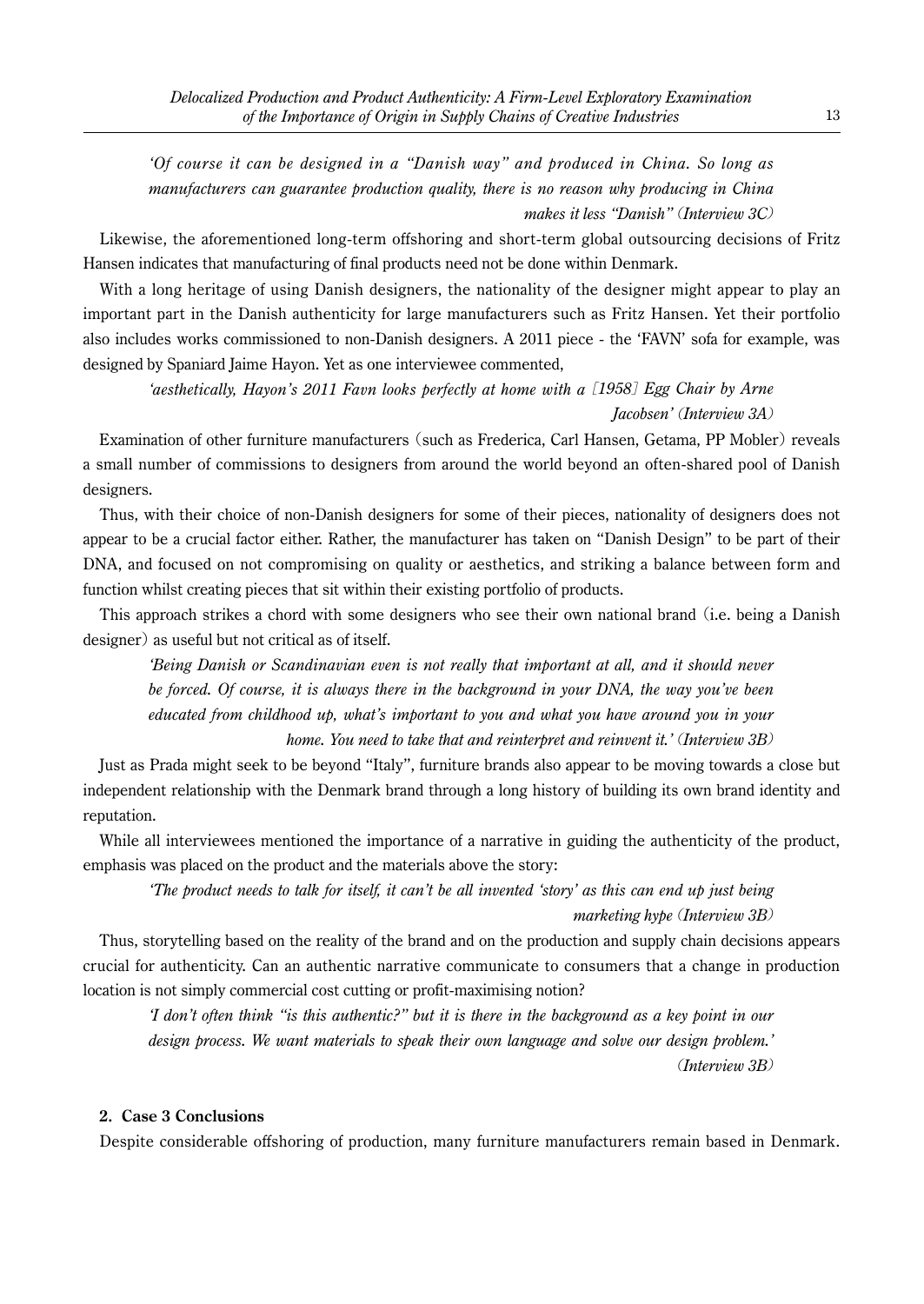Further, there appears to be a pragmatic approach to seek undertake manufacturing where it strikes a balance between the technical, cost, and quality needs rather than an overriding driver to manufacture domestically. Designers share this pragmatic approach to being less concerned about production location and more about materials. The only caveat was the potential lack of craftsmen to create prototypes during design phase, should excessive offshoring lead to a hollowing out of skilled woodworkers. Another consideration that arose was not just the country brand and the brand of the manufacturer but the brand of the designer, who are able to lend their design sense to brands around the world.

## Ⅶ **Discussion**

This paper set out to explore the extent the which production of cultural and creative goods can be separated from place and still perceived as authentic. As these products become "hybrid goods" with components and talent coming from various countries, it approach the analysis of the authenticity of these products according to origin of parts, assembly, talent, brand origin, and ownership.

While various contending definitions of authenticity exist, this paper focuses on whether a cultural product stays true and recognisable to its ethos or essence amid offshoring of production. While foods, fabrics, and materials may be traceable to specific regions and legislated so that products are labelled accordingly, the authenticity of the resultant hybrid creative goods can be open to interpretation. Importantly, which processes are most critical in determining this authenticity and which actors are the arbiters of a product's authenticity are still subject to debate.

Across three case studies of Japanese animation, Italian fashion (textile, apparel, footwear)and Danish design, evidence suggests that among all three, assembly and manufacture of final goods, or lower valueadded and labour-intensive work can be offshored with little concern at a firm level for a reduced perception of authenticity so long as quality is maintained and the product stays true to the brand ethos. Design related aspects of production however, appear more critical to maintaining the cultural authenticity of a product, using the experience of local talent (case 1), the heritage of the firm (case 2), or a specific approach to design and treatment of materials (case 3).

There is also a trend for fashion and design brands to use their own brand equity as assurance against and potential negative country of origin stereotypes that might exist, but importantly the country of brand origin still plays an important role in the product identity and appeal to authenticity. The nationality of the designer (or the original author in animation's case) likewise does not appear to be the deciding factor in an authentic country brand image perception.

The importance of a narrative has emerged as being crucial particularly in the design industry, and in regards to fashion, with any choices to relocate or delocalize production by offshoring certain processes. Critically, these decisions should not be based simply on cost cutting concerns, but an overall product/brand story. Conversely, the complete fabrication of a story for marketing purposes alone was seen as puffery and the antithesis of establishing authenticity.

Findings from this firm-based interview research indicate that authenticity could be a useful construct in determining when, and to what extent, place matters in a world where consumers are accustomed to globalised value chains. Importantly however, what is meant by 'authentic' differs according to the actor in the value chain, and the relative importance of localised production, materials and design, ethos. As small sample size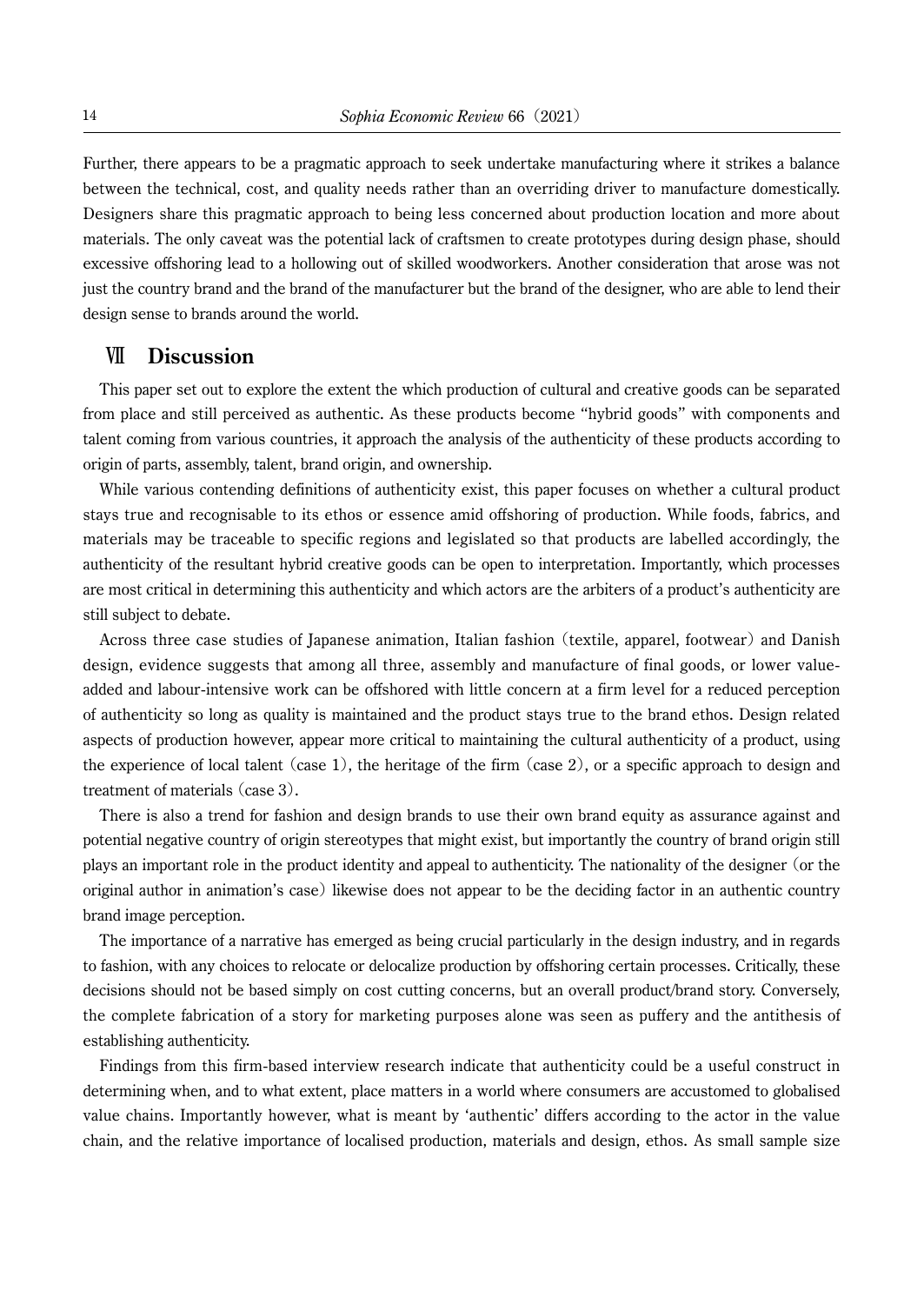exploratory studies are limited in their explanatory power, further examination would benefit from directly analysing consumer perceptions. Such empirical analysis of consumer preferences would add important evidence to whether 'authenticity' as it relates to place can indeed be effectively operationalised for quantitative research.

# **Acknowledgements**

While anonymous in this paper, the author would like to thank all participants who generously gave their time and support to this research during fieldwork. Many thanks also to colleagues who provided constructive feedback on earlier drafts and workshop paper presentations.

#### **References**

- Balabanis, George, and Adamantios Diamantopoulos. 2004. "Domestic Country Bias, Country-of-Origin Effects, and Consumer Ethnocentrism: A Multidimensional Unfolding Approach." *Journal of the Academy of Marketing Science* 32 (1): 80-95.
	- ―. 2011. "Gains and Losses from the Misperception of Brand Origin: The Role of Brand Strength and Country-of-Origin Image." *Journal of International Marketing* 19 (2): 95-116.
- Beverland, Michael. 2005. "Crafting Brand Authenticity: The Case of Luxury Wines." *Journal of Management Studies* 42 (5): 1003-29.
- Beverland, Michael B., Adam Lindgreen, and Michiel W. Vink. 2008. "Projecting Authenticity through Advertising: Consumer Judgments of Advertisers' Claims." *Journal of Advertising* 37 (1): 5-15.
- Beverland, Michael B, and Francis J. J Farrelly. 2010. "The Quest for Authenticity in Consumption: Consumers' Purposive Choice of Authentic Cues to Shape Experienced Outcomes." *Journal of Consumer Research* 36 (5): 838-56.
- Bilkey, WJ, and Erik Nes. 1982. "Country-of-Origin Effects on Product Evaluations." *Journal of International Business Studies*, 13: 89-100.
- Brown, Stephen, Robert V Kozinets, and John F Sherry. 2003. "Teaching Old Brands New Tricks: Retro Branding and the Revival of Brand Meaning." *Journal of Marketing* 67 (3): 19-33.
- Bruhn, Manfred, Verena Schoenmüller, Daniela Schäfer, and Daniel Heinrich. 2012. "Brand Authenticity: Towards a Deeper Understanding of Its Conceptualization and Measurement." *Advances in Consumer Research* 40: 567-76.
- Chalmers, Tandy D, and Linda Price. 2009. "Does Authenticity Matter? The Importance and Interplay of Authenticity and Inauthenticity." In *Advances in Consumer Research*, 36:72-76.
- Chao, Paul. 1993. "Partitioning Country of Origin Effects: Consumer Evaluations of a Hybrid Product." *Journal of International Business Studies* 24 (2): 291-306.
- ―. 1998. "Impact of Country-of-Origin Dimensions on Product Quality and Design Quality Perceptions." *Journal of Business Research* 42: 1-6.
- ―. 2001. "The Moderating Effects of Country of Assembly , Country of Parts , and Country of Design on Hybrid Product Evaluations." *Journal of Advertising* 30 (4): 67-81.
- Chattalas, Michael, Thomas Kramer, and Hirokazu Takada. 2008. "The Impact of National Stereotypes on the Country of Origin Effect: A Conceptual Framework." *International Marketing Review* 25 (1): 54-74.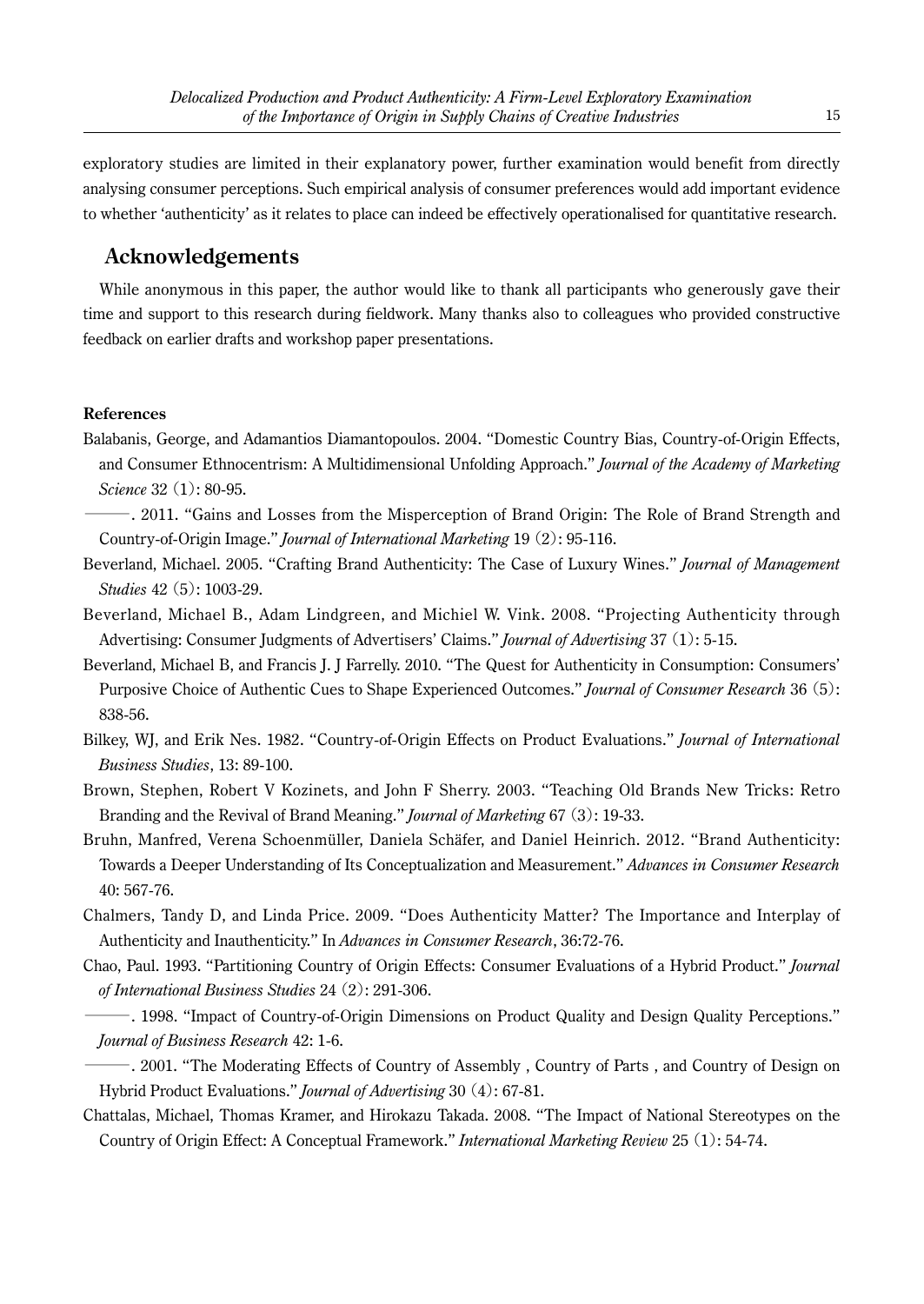- Clifton, Nick. 2011. "Regional Culture in the Market Place: Place Branding and Product Branding as Cultural Exchange." *European Planning Studies* 13 (11): 1973-1994.
- Cohen, Erik. 1988. "Authenticity and Commoditization in Tourism." *Annals of Tourism Research* 15: 371-86.
- Cowen, Tyler. 2002. *Creative Destruction: How Globalization Is Changing the World's Cultures. Creative Destruction: How Globalization Is Changing the World's Cultures*. Princeton, NJ: Princeton University Press.
- Danish Design Center. 2012. *The Milan Issue Volume 1: Danish Design 2012*. Vol. 1. Copenhagen.
- Donadio, Rachel. 2010. "Chinese Remake the ' Made in Italy ' Fashion Label." *The New York Times*, September 12, 2010. http://www.nytimes.com/2010/09/13/world/europe/13prato.html.
- Dunning, J H. 1998. "Location and the Multinational Enterprise: A Neglected Factor?" *Journal of International Business Studies* 29 (1): 45-66.
- Eisenhardt, K. M. 1989. "Building Theories from Case Study Research." *Academy of Management Review*. 14 (4) 532-550.
- Elliott, Gregory R., and Ross C. Cameron. 1994. "Consumer Perception of Product Quality and the Country-of-Origin Effect." *Journal of International Marketing* 2 (2): 49-62.
- Essoussi, Leila Hamzaoui, and Dwight Merunka. 2007. "Consumers' Product Evaluations in Emerging Markets: Does Country of Design, Country of Manufacture, or Brand Image Matter?" *International Marketing Review* 24 (4): 409-26.
- Fong, Cher-min, Chun-ling Lee, and Yunzhou Du. 2013. "Consumer Animosity, Country of Origin, and Foreign Entry-Mode Choice: A Cross-Country Investigation." *Journal of International Marketing* 22 (1): 62-76.
- Funk, Charles a, Jonathan D Arthurs, Len J Treviño, and Jeff Joireman. 2010. "Consumer Animosity in the Global Value Chain: The Effect of International Production Shifts on Willingness to Purchase Hybrid Products." *Journal of International Business Studies* 41 (4): 639-51.
- Gibson, Chris. 2008. "Locating Geographies of Tourism." *Progress in Human Geography* 32 (3): 407-22.
- Gilmore, James H., and B. Joseph Pine. 2007. *Authenticity: What Consumers Really Want*. Boston, Mass.: Harvard Business School Press.
- Glavas, Charmaine, and Shane Mathews. 2014. "How International Entrepreneurship Characteristics Influence Internet Capabilities for the International Business Processes of the Firm." *International Business Review*. 23 (1) 228-245.
- Gnoth, Juergen, and Ning Wang. 2015. "Authentic Knowledge and Empathy in Tourism." *Annals of Tourism Research* 50 (December): 159-72.
- Godey, Bruno, Daniele Pederzoli, Gaetano Aiello, Raffaele Donvito, Priscilla Chan, Hyunjoo Oh, Rahul Singh, Irina I. Skorobogatykh, Junji Tsuchiya, and Bart Weitz. 2012. "Brand and Country-of-Origin Effect on Consumers' Decision to Purchase Luxury Products." *Journal of Business Research* 65 (10): 1461-70.
- Grayson, Kent, and Radan Martinec. 2004. "Consumer Perceptions of Iconicity and Indexicality and Their Influence on Assessments of Authentic Market Offerings." *Journal of Consumer Research* 31 (2): 296-312.
- Grayson, Kent, Radan Martinec, Gary Bamossy, Caroline Lego, Natalie T Wood, Michael R Solomon, Darach Turley, Martin O'Neill, and Basil Englis. 2002. "Telling the Difference: Consumer Evaluations of Authentic and Inauthentic Market Offerings." In *Advances in Consumer Research*, 29:44-45.
- Grossman, Gene M., and Esteban Rossi-Hansberg. 2008. "Trading Tasks: A Simple Theory of Offshoring." *American Economic Review* 98 (5): 1978-97.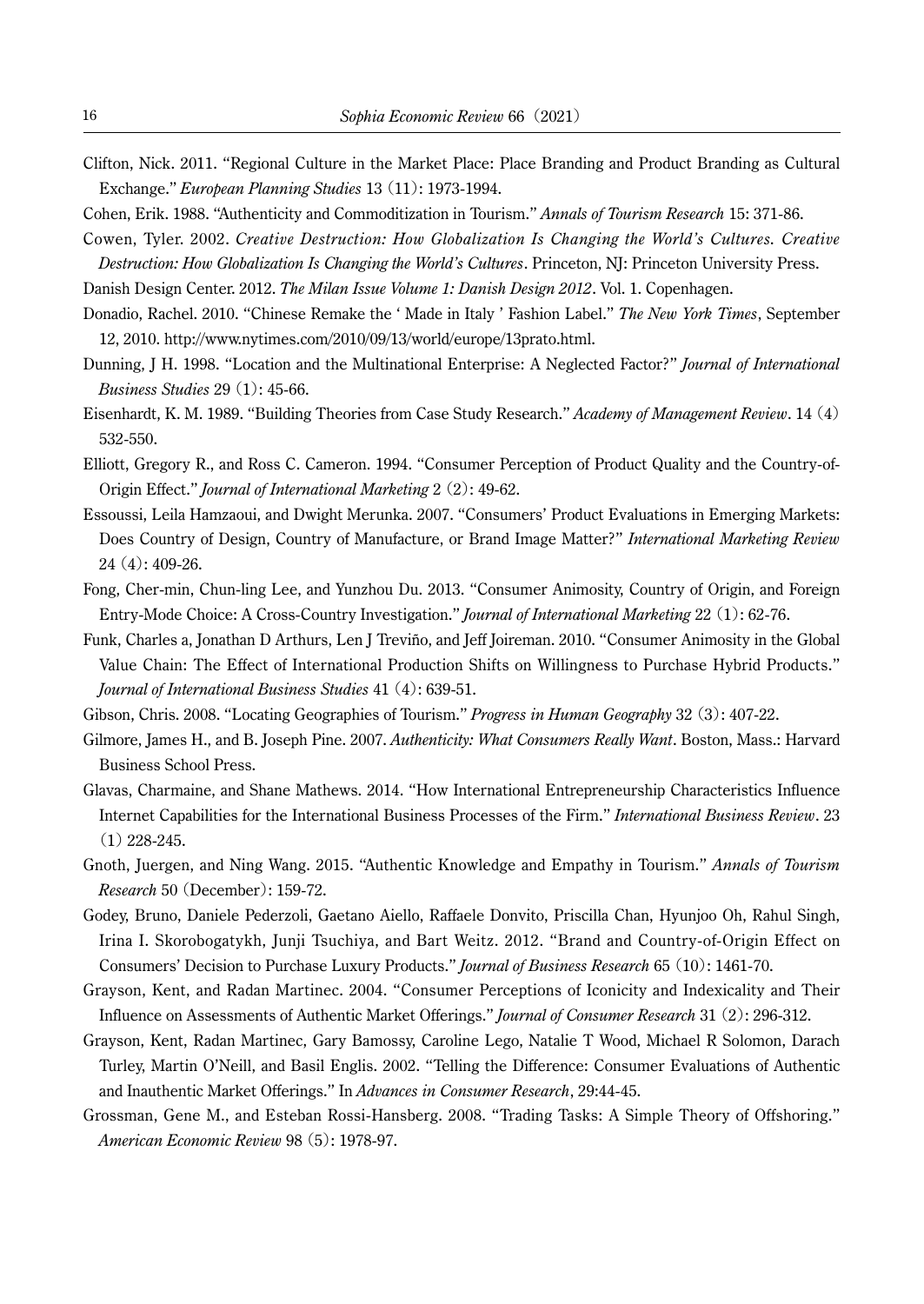- Hansen, Per H. 2006. "Networks, Narratives, and New Markets: The Rise and Decline of Danish Modern Furniture Design, 1930-1970." *Business History Review* 80 (Autumn): 449-83.
- Hede, Anne-Marie, and Maree Thyne. 2010. "A Journey to the Authentic: Museum Visitors and Their Negotiation of the Inauthentic." *Journal of Marketing Management* 26 (7-8): 686-705.
- Holt, Douglas B. 2003. "What Becomes an Icon Most?" *Harvard Business Review* March 2003.
- Insch, Gary S., and J.Brad McBride. 2004. "The Impact of Country-of-Origin Cues on Consumer Perceptions of Product Quality." *Journal of Business Research* 57 (3): 256-65.
- Johansson, Johny K, Susan P Douglas, and I Nonaka. 1985. "Assessing the Impact of Country of Origin on Product Evaluations: A New Methodological Perspective." *Journal of Marketing Research* 22 (4): 388-96.
- Klein, Jill Gabrielle, Richard Ettenson, and Marlene D. Morris. 1998. "The Animosity Model of Foreign Product Purchase: An Empirical Test in the People's Republic of China." *Journal of Marketing* 62 (1): 89-100.
- Koontz, Amanda. 2010. "Constructing Authenticity: A Review of Trends and Influences in the Process of Authentication in Consumption." *Sociology Compass* 4 (11): 977-88.
- Koschate-Fischer, Nicole, Adamantios Diamantopoulos, and Katharina Oldenkotte. 2012. "Are Consumers Really Willing to Pay More for a Favorable Country Image? A Study of Country-of-Origin Effects on Willingness to Pay." *Journal of International Marketing* 20 (1): 19-41.
- Lane, Ruth, and Gordon Waitt. 2001. "Authenticity in Tourism and Native Title: Place, Time and Spatial Politics in the East Kimberley." *Social & Cultural Geography* 2 (4): 381-405.
- Larsen, Marcus M., Stephan Manning, and Torben Pedersen. 2013. "Uncovering the Hidden Costs of Offshoring: The Interplay of Complexity, Organizational Design, and Experience." *Strategic Management Journal* 34 (5): 533-52.
- Leigh, Thomas W., Cara Peters, and Jeremy Shelton. 2006. "The Consumer Quest for Authenticity: The Multiplicity of Meanings within the MG Subculture of Consumption." *Journal of the Academy of Marketing Science* 34 (4): 481-93.
- Lewin, Arie Y, Silvia Massini, and Carine Peeters. 2009. "Why Are Companies Offshoring Innovation? The Emerging Global Race for Talent." *Journal of Business Studies*, no. 2007: 1-53.
- Liao, Shuling, and Yy Ma. 2009. "Conceptualizing Consumer Need for Product Authenticity." *International Journal of Business and Information* 4 (1): 89-114.
- MacCannell, Dean. 1973. "Staged Authenticity: Arrangements of Social Space in Tourist Settings." *American Journal of Sociology* 79 (3): 589-603.
- ―. 2008. "Why It Never Really Was About Authenticity." *Society* 45: 334-37.
- Morhart, Felicitas, Lucia Malär, Amélie Guèvremont, Florent Girardin, and Bianca Grohmann. 2013. "Brand Authenticity: An Integrative Framework and Measurement Scale." *Journal of Consumer Psychology* 25 (2): 200-218.
- Moulard, Julie Guidry, Randle D. Raggio, and Judith Anne Garretson Folse. 2020. "Disentangling the Meanings of Brand Authenticity: The Entity-Referent Correspondence Framework of Authenticity." *Journal of the Academy of Marketing Science*,
- Napoli, Julie, Sonia J. Dickinson, Michael B. Beverland, and Francis Farrelly. 2014. "Measuring Consumer-Based Brand Authenticity." *Journal of Business Research* 67 (6): 1090-98.
- Pappu, Ravi, Pascale G Quester, and Ray W Cooksey. 2007. "Country Image and Consumer-Based Brand Equity: Relationships and Implications for International Marketing." *Journal of International Business Studies* 38 (5): 726-45. Passariello, Christina. 2011. "Prada is making fashion in China." *The Wall Street Times*, June 24, 2011.